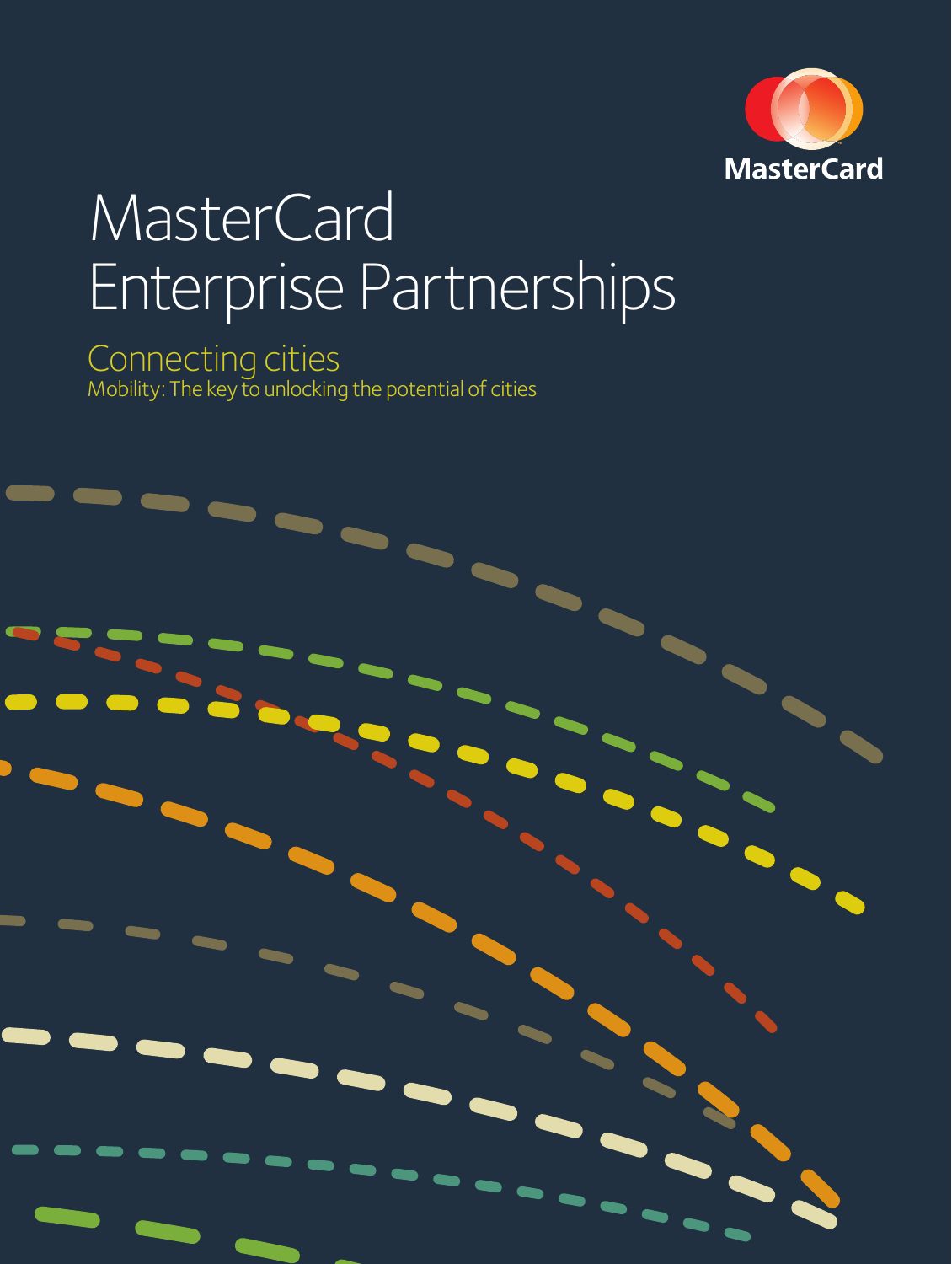MasterCard is a technology company in the global payments industry. We operate the world's fastest payments processing network, connecting consumers, financial institutions, merchants, governments and businesses in more than 210 countries and territories. MasterCard's products and solutions make everyday commerce activities – such as shopping, traveling, running a business and managing finances – easier, more secure and more efficient for everyone.

The MasterCard Enterprise Partnerships team has been formed to bring MasterCard's existing assets, technology, network, reach, products and solutions to bear in areas that are outside MasterCard's traditional domain.

We are partnering with global market leaders who have significant depth of experience in their industries, combining their knowledge and infrastructure with our assets in order to drive real enterprise value.

### **Contents**

- 02 Executive summary
- 03 Mobility futures: 2024
	- Guangzhou
	- Stockholm
	- Chicago
- 06 The success of cities creates new challenges
- 08 Increasing mobility through smarter public transport
- 10 The role of the car in integrated transport
- 12 Unlocking potential through automated access
- 14 The emergence of the smart city
- 17 Data roaming: the missing link in enabling smart cities
- 18 Designing new cities
- 19 Conclusions
- 21 References

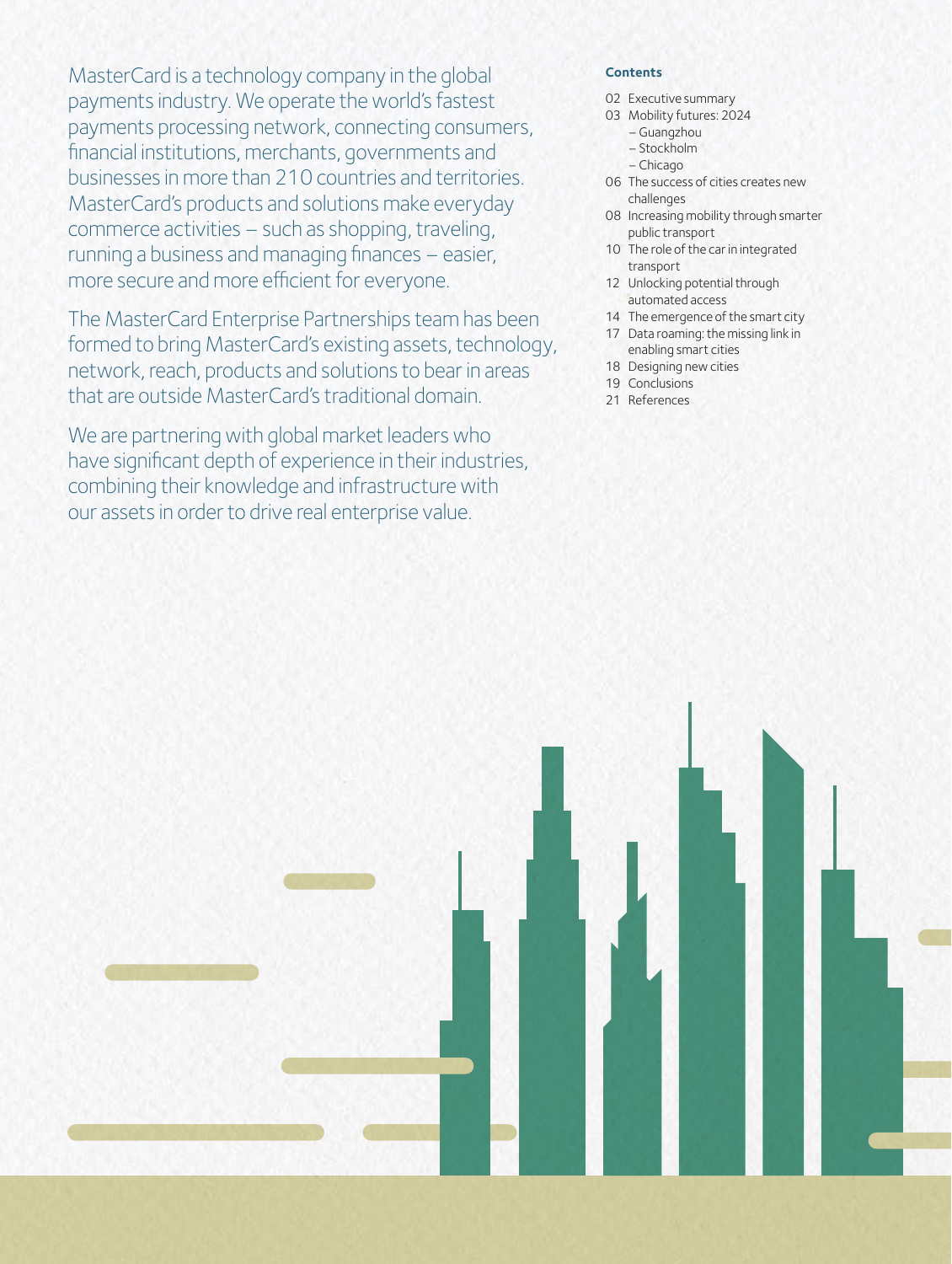### Foreword

#### **Foreword from MasterCard Enterprise Partnerships**

Cities are becoming victims of their own success. Today more than 50% of us live in urban areas and by 2050 this proportion will rise to 70%. Visitor numbers are rising too, with international arrivals expected to increase by nearly a billion from 1995 to 2020.<sup>1</sup>

People love cities because they act as creative magnets, bringing work, culture and entertainment opportunities together to create rich, vibrant menus for urban dwellers. But crowding and congestion is already taking its toll on urban infrastructure and transport systems, and moving around cities is becoming a cause of significant stress for both residents and visitors. From an individual citizen's perspective, city travel is far too often both complicated and frustrating.

MasterCard Enterprise Partnerships is a new venture within MasterCard, a global technology company that is running the world's fastest payments processing network. Our focus is on leveraging MasterCard's solutions and reach to improve the user experience across big ecosystems. Transit is one of our core areas of focus.

We believe that smarter city transit and travel can bring enormous benefits to business and citizens. We are joining forces with experts at the forefront of change to create partnerships which have the intelligence and the capabilities to make the connected city of the future a reality.

We commissioned this Future Foundation 'Connecting Cities' report to kick-start a dialogue on the opportunities and challenges facing the world's major cities and to help take collaboration in urban transit and development to the next level. We wanted to uncover the difficulties faced by average citizens and to find out what global thought leaders had to say about future trends in urban mobility.

Collaboration is at the heart of what we do at MasterCard Enterprise Partnerships. Our work is based on combining our strength and expertise with others to deliver solutions that would just not be possible alone. So thank you to all the experts that took part, and to the Future Foundation for pulling together such a fascinating report. We truly hope that it creates new connections and collaborations that help to unlock the true potential of smart cities.

#### **Methodology from the Future Foundation**

In this report we describe how mobility between and within cities is changing. By 'mobility' we mean how people get from their origin to their destination by any means (public and private transport).

We have reviewed a wide range of sources and undertaken original research to inform and shape our analysis. We've also drawn on our understanding of more than 100 consumer trends that are shaping global consumer behavior. Our understanding of consumer change is drawn from our programme of rolling global research and our horizon-scanning 'Beyond 2020' series of reports.

To probe specific areas of interest against the initial trend framework, we commissioned quantitative research among 500 consumers aged 18+, per market, in the UK, US, Sweden, South Korea and Brazil during quarter four of 2013. In parallel, we interviewed a number of mobility experts and analysts – and we gratefully acknowledge their input:

- Elizabeth Deakin, Professor of City & Regional Planning and Urban Design, College of Environmental Design, University of California, Berkeley.
- Martin Wachs, Distinguished Professor Emeritus, Urban Planning, University of California, Los Angeles.
- Robert Bertini, Professor of Civil and Environmental Engineering, Portland State University.
- Rachel Weinberger, Director of Research and Policy Strategy, Nelson\Nygaard Consulting Associates.
- Professor Ian Yeoman, Associate Professor, Victoria University of Wellington and author of 12 travel books.
- Rochelle Turner, Head of Research, World Travel and Tourism Council.
- Matt Armstrong, Head of Marketing and Distribution, British Airways Holidays.

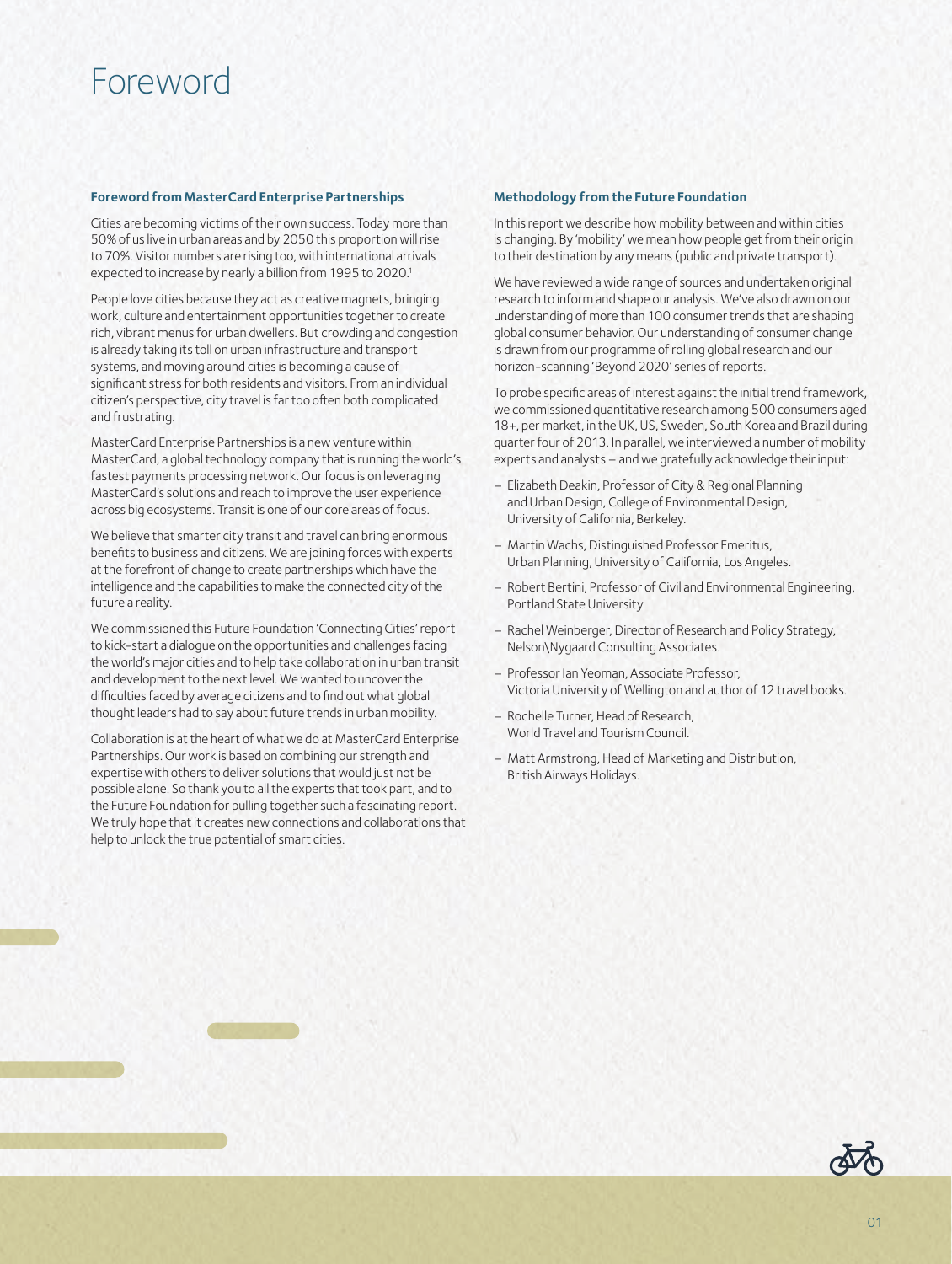### Executive summary

With more than half the world's population now living in cities, and as the speed of urbanization continues to increase, urban mobility is fundamental to the ability of cities to work effectively. In this report we argue that friction in mobility will be reduced by mobile technologies and that this will unlock the potential of cities for both residents and visitors.

- When people travel for leisure they want to ensure their trip is a success and will invest considerable energy in researching locations and travel options.
- People don't want to make mistakes in choosing destinations. They are looking for better ways of making decisions, especially around vacations. Automatic booking systems will offer risk-free adventure, greater certainty and quaranteed quality. There is a clear consumer desire for this type of technology, especially in Asia and among business travelers.
- Journeys by car will become connected and effortless. Guided by a new generation of smart roads, car journeys will be made more efficient through the integration of mobile devices with the car's own systems. Consumers show a surprising willingness to travel in driverless cars.
- Car ownership will decline in the West, as the costs (both personal and environmental) come to be fully appreciated by a new generation of travelers. In Asia the desire to own a car (and to enjoy the status that comes with it) will be curbed by more thoughtful planning of new cities with less space given over to parking.
- Multi-modal transport will become increasingly common in cities with legacy infrastructure systems. Shared ownership of both bikes and cars will move people away from owning cars.
- The potential offered by converged payment devices is enormous. When combined with flexible pricing to spread passenger loads through the day, it also provides a means for urban transport systems to manage increasing domestic and international demand.
- The smartphone offers travelers both a navigation device and ameans of universal payment. Its ability to unlock the potential of cities is transformative. Innovation and government intervention are combining to bring down the cost of international roaming, heralding a new era of smart travel.
- One of the biggest improvements in travel and a key element to unlocking the potential of cities – is to make paying fares between destinations consistent, interoperable, immediate and easy. From a consumer point of view the latest generation of payment cards and smartphones offer this potential; there is already considerable trust in global payment brands. From a corporate angle, there is a global opportunity in facilitating effortless travel.
- Perhaps the most fundamental approach to improving mobility is to change how cities are designed and created. Many cities, particularly in China, are now building transport infrastructure into land development patterns in a new era of 'smart growth'.

The growing populations of major cities will force change and innovation. Ultimately it will shape the cities of the future as 'smart growth' principles are applied in cities across the globe, integrating residential areas with business districts and developing areas of 'mixed', as opposed to 'uniform', land use.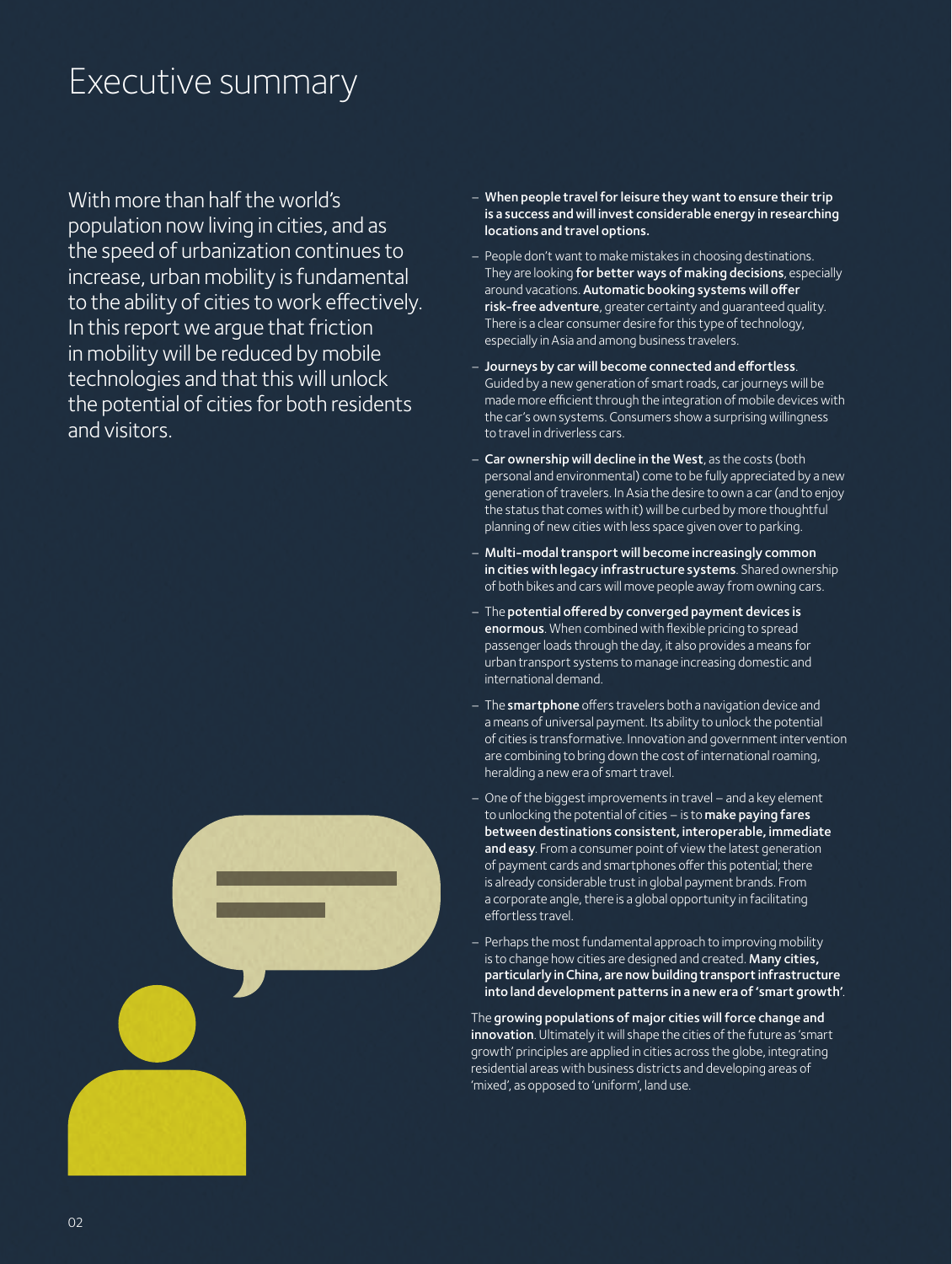### Mobility futures: 2024

### Guangzhou

Jing is on his way to work on a perfect May morning. He works in the International Finance center in the Pearl River New City.

As an ambitious 27-year-old, Jing dreams of owning a car. The practical reality is that new environmental controls have made it difficult to own a car privately. He enjoys using a rented car for weekend trips to the countryside but for his urban commute it is more practical to use a rented bike. With apartments both small and expensive, it makes sense to use a shared bike rather than to own one. There simply isn't space to store a bicycle. He navigates carefully through crowded streets, his phone recording the journey and his state of physical fitness as he heads towards the city. Jing, like many people, quantifies his exercise using his phone to analyze his fitness and stamina. This morning he feels a little bit sluggish so he decides to pass the metro station on the new 13 line and to connect with the Bus Rapid Transit system instead. The city feels proud of its bus network. As long ago as the early 2010s the bus fleet – using mainly LPG fuel – was playing an important part in beating congestion and reducing pollution.

He freewheels to a halt at the bus station, docking his bright orange bike and swiping his phone to pay for its use. Jing's trip is added to his real time budgeting app, keeping him in control of his spending. The bus system has expanded recently as Guangzhou continues to grow. Unlike a less flexible underground system, the BRT can serve new residential and mixed use communities and keep pace with the city's irresistible rise.

As he is early the bus is less busy and alters its stopping pattern based on the destinations of the passengers – all of whom have a phone which alerts the bus to their destination. This technology has cut commuting times recently.

When he gets onto the bus, Jing has the choice of using a contactless card or his phone to pay for the journey. The same payment system exists throughout the city allowing him to pay for bikes, buses, metro trains, taxis, hire cars and mileage in private cars. He reflects that it seems incredible that people used to pay separately for each stage of a multi-mode journey – so slow!

He's also looking forward to a forthcoming business trip. His journey to Baiyun airport and beyond is greatly assisted by having his boarding pass on his phone – he'll swipe through directly to his China Eastern flight. Once in Hong Kong he'll be able to go to his hotel and open the door to his suite simply by using his phone.

Locks, barriers, queues, check-ins and delays are increasingly a thing of the past.

### Current State of Play: China

- 56% of Chinese smartphone users expect to be "making purchases more often on their smartphone in the next 12 months" – a significantly higher proportion than in the USA (31%), Germany (16%) or the Netherlands (12%).<sup>2</sup>
- Chinese consumers many of whom find car ownership highly aspirational – expect to pay much more for a luxury car (\$116,592) than citizens of Brazil (\$49,587), the USA (\$50,000) or Hungary (\$33,756). For many Chinese consumers, car ownership remains an aspiration rather than reality. 3
- The bicycle remains important 39% of Chinese citizens use bicycle transport at least once a week. In Brazil it's 24%. 4
- The use of travel apps in China is growing rapidly. Among the urban, online population, 22% used travel apps at least once a month in 2011. By 2013 the proportion had reached 27%. 5

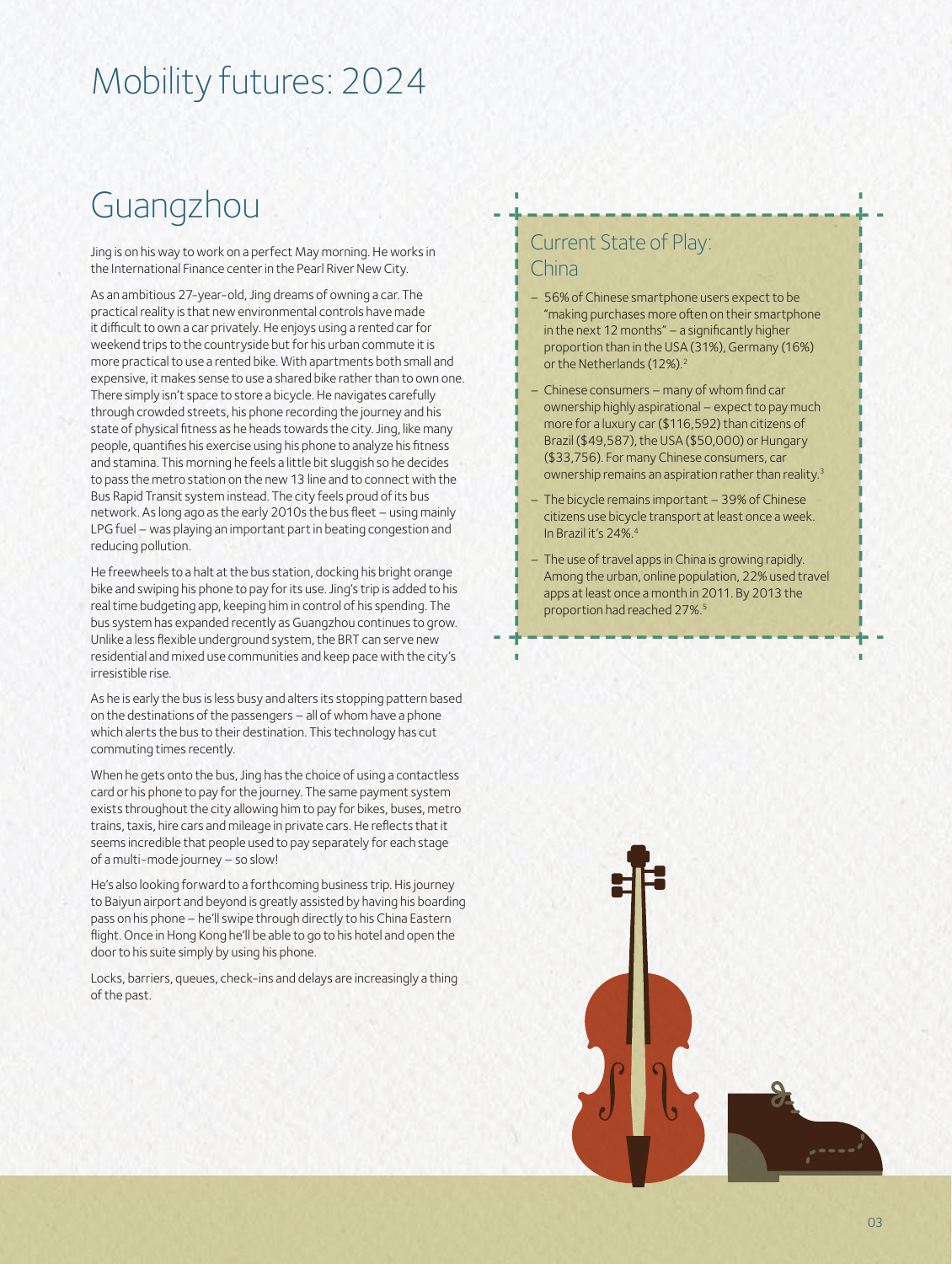### Stockholm

Axel is lost. Purposefully lost. He often is these days. As the Creative Director of a Swedish advertising agency he craves inspiration and stimulus. He likes to explore unfamiliar cities such as Gothenburg. The problem with wandering around a strange city is that there is no guarantee you'll chance upon interesting things. There's a risk that the exercise will waste time. For Axel this problem is overcome by using his RayBan sunglasses which offer a range of services including Google Field Trip. He's on a curated tour of Gothenburg, led by his own preferences (for quirky architecture, design shops and independent bookshops). Axel's wandering provides guaranteed serendipity; he knows that he will 'chance' upon things that he likes and this hour of spare time will be put to good use.

Axel is reflecting on a travel blog he read that morning which criticized the increasingly common phenomenon of 'curated travel' – of people using mobile technologies and being guided through cities by an unseen hand. The argument is that individuals using these services see only a highly selective and unrepresentative slice of any location; that 'travel' is diminished through the elimination of the bad and the unnecessary. In an age of guided tours, all travelers are now merely tourists. People miss the true nature of a town by shuttling between only those things which are of direct interest to them. The article was a development of an old argument that people plan trips too much and that most follow an increasingly well-worn, TripAdvisor-guided itinerary through towns.

Axel surprises himself by having some sympathy for this point of view. Given limitless time he would be interested in a completely unstructured walk and following his nose – the nose his smart-glasses are now resting on.

The problem of course is that time is limited. Like many people Axel wants to be able to share pictures of his travel discoveries. As a Creative Director people expect him to be uncovering the original and the interesting and he is keen to share pictures via his personal and professional networking sites. There simply isn't time for aimless wandering.

### Current State of Play: Sweden

- In Sweden, 46% of consumers like talking to others about the creative activities that they do. In Russia, only 41% of the population derive satisfaction from this activity.
- Seven in ten Swedes aged between 16 and 24 feel a strong or moderate need for new experiences. This need declines with age; only 41% of those aged between 55 and 64 are seeking new experiences.
- Nine in ten Swedes agree that they really value moments when they can just relax. While a high proportion, it is similar to many other countries.
- 45% of Swedes have shared content online in the last six months. In Germany the figure is 34%.

\$ \$\$\$ **\$ £ € ¥**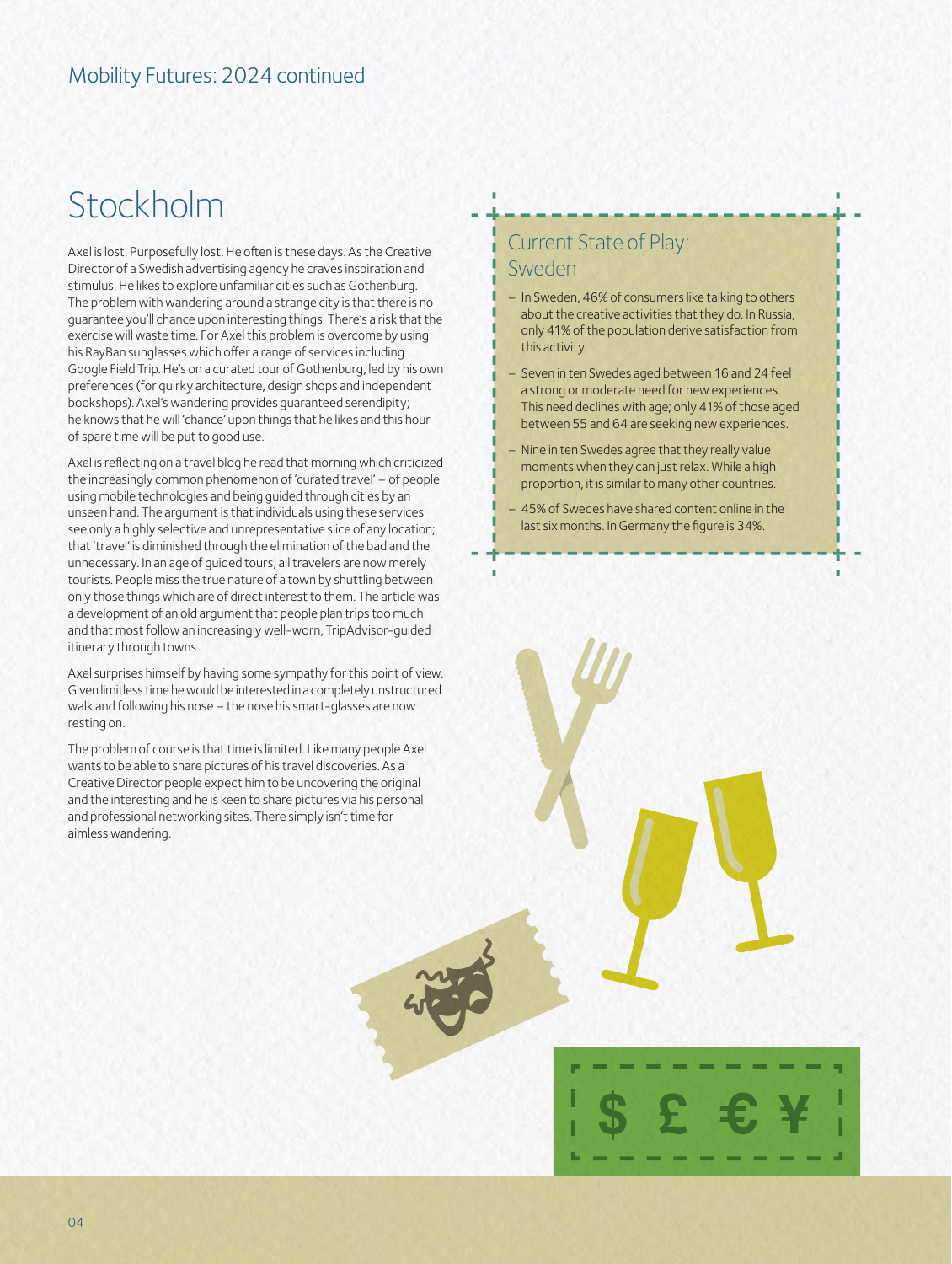### **Chicago**

Lauren terminates the call on her Apple iPhone – a little antiquated these days – and settles back into her seat. Her driverless Chrysler 400C changes lane smoothly to take a less congested route to the Amtrak hub. Lauren feels a bit guilty about using a train rather then her driverless car (especially as her journey is faster now on a 'smart' interstate) however the time saving offered by the train is too great to ignore. She also wants to have a look at the Shared Transport hub at the Amtrak station. Fiat Chrysler has invested heavily here in addressing the needs of younger motorists. In the last few years it has become very evident that younger people feel more comfortable sharing a car than they do owning one. She has responsibility for the young driver programme – one of the most prestigious posts at Fiat Chrysler. At the station she looks on at a row of parked and charging Fiat Electros. These cars have been developed for the needs of Millennials and offer driverless capability, allowing their users ('driver' is beginning to seem an antiquated word) to enjoy 4G connectivity. Time spent in cars is now productive and useful – for many they are a favorite place to work. Lauren's own work shows that Millennials aremore interested in cars now than at any time in the past ten years. This is a hugely positive development; in 2016 it looked as if, for the first time, a generation of young people would grow up without any great affection for the car. As unconnected and 'dumb' environments, cars had little to offer this generation of hyper-connected individuals. Fiat Chrysler was one of the innovators that reinvented cars for younger people.

Next to the line of Electros are a collection of rental bikes. Tough and sturdy, these electric bikes are cheap, easy to access by phone or card and appeal to younger people through navigation devices and an ability to capture data on each bike journey. The bike is a fierce competitor to cars in cities now, following the construction of dedicated bike lanes. Electric bikes have encouraged far more people to start cycling and many cities are adopting them after the successful introduction of these machines to Barcelona in 2014.

Lauren strides across the car park and enters the station. Today's journey will ultimately take her to Detroit where large parts of the city are being redeveloped using 'smart city' principles. The city is being revitalized through imaginative redevelopment with efficient transit at the heart of the reforms. Aided by low property prices and a rising reputation as a hub for creative industries, Detroit is a city reborn.

Guy Rockwell

### Current State of Play: United States of America

- In the United States, 60% of consumers would be likely to ride in a car controlled entirely by technology. The Americans have more faith in this technology than the British (45%), the Germans (37%) or the Japanese (28%).
- If it was safe and easy to do so, 38% of Americans would consider using a smartphone to make payments. In Germany the figure is 31%.
- In the United States, 44% of consumers would consider renting a car for a short period rather than owning one.

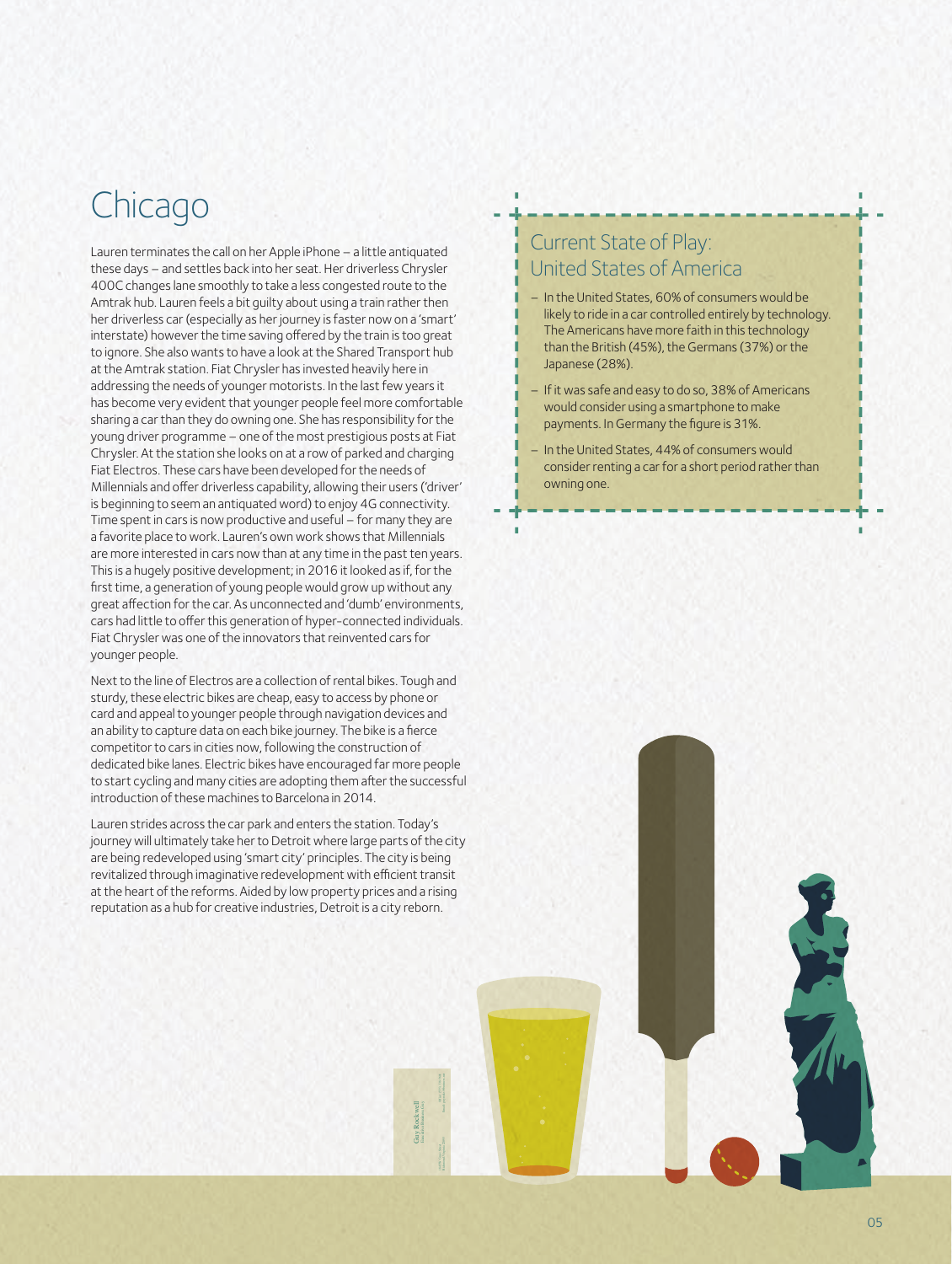### The success of cities creates new challenges

2010 was a landmark year; for the first time the majority of the world's population lived in an urban area. By 2030 six in ten of the world's population will live in cities and by 2050 the proportion will be seven in ten.<sup>6</sup>

Currently, moving around cities is a cause of significant stress for both residents and visitors. Our research indicates that the most frequently cited causes of frustration are issues around mobility.

#### **What causes you most anxiety when you travel?**

|                                               | Global response |
|-----------------------------------------------|-----------------|
| Missing flights, connections                  | 37%             |
| Delays                                        | 31%             |
| Being exploited by hotels, taxis, restaurants | 29%             |
| Crime                                         | 29%             |
| Whether the accommodation will be suitable    | 28%             |
| Transport links around the destination        | 21%             |

With growing demands on infrastructure, transport systems have the potential to become overwhelmed or at the least provide an uncomfortable experience. They also have the potential to limit the physical and economic growth of cities and countries, disadvantaging them against international rivals. The long-running and unresolved debate about runway capacity in London is an example of how transport infrastructure is a key element in the attractiveness of cities as global destinations both for business and leisure. Enhancing mobility encourages investment, tourism and the location of international businesses.

While cities must cope with increasing numbers of residents, they must also be able to meet the needs of growing numbers of international travelers.

Foreign visitors are an increasing presence in cities; globally, international arrivals will be close to 1.6 billion by 2020 – up by nearly a billion from 1995. The average annual growth rate between 1995 and 2020 is forecast to be 4%.7

Personal foreign travel remains highly aspirational, but many people feel that travel is something they should be able to achieve. The extent of your travels has become a marker of your sophistication and success as an individual; travel is a key source of social status. So much so that in the developed world luxury is increasingly defined in terms of time and experience rather than the ownership of prestige consumer goods.

In some cities the number of international travelers puts great strain on urban mobility. Key attractions become bottlenecks and queues form daily. The frustration caused by these delays is sufficient for a significant number of visitors to consider experiencing attractions virtually (rather than in person).

|                                                                    | <b>Brazil</b> | South<br>Korea | <b>USA</b> | UK  | Sweden |
|--------------------------------------------------------------------|---------------|----------------|------------|-----|--------|
| Interest in<br>virtually<br>visiting a<br>museum or<br>art gallery | 75%           | 69%            | 48%        | 38% | 33%    |

Crowded attractions are not the only problem for the international traveler. Unfamiliar cities – and their transport systems – can present a forbidding challenge even for more adventurous travelers. These factors combine and create a tension between the desire to explore and the frustrations of getting around. For business travelers these problems can be mitigated by expense-funded taxi travel but for leisure travelers the problems are unavoidable.

# SMARTER **CAN SOLVE THIS**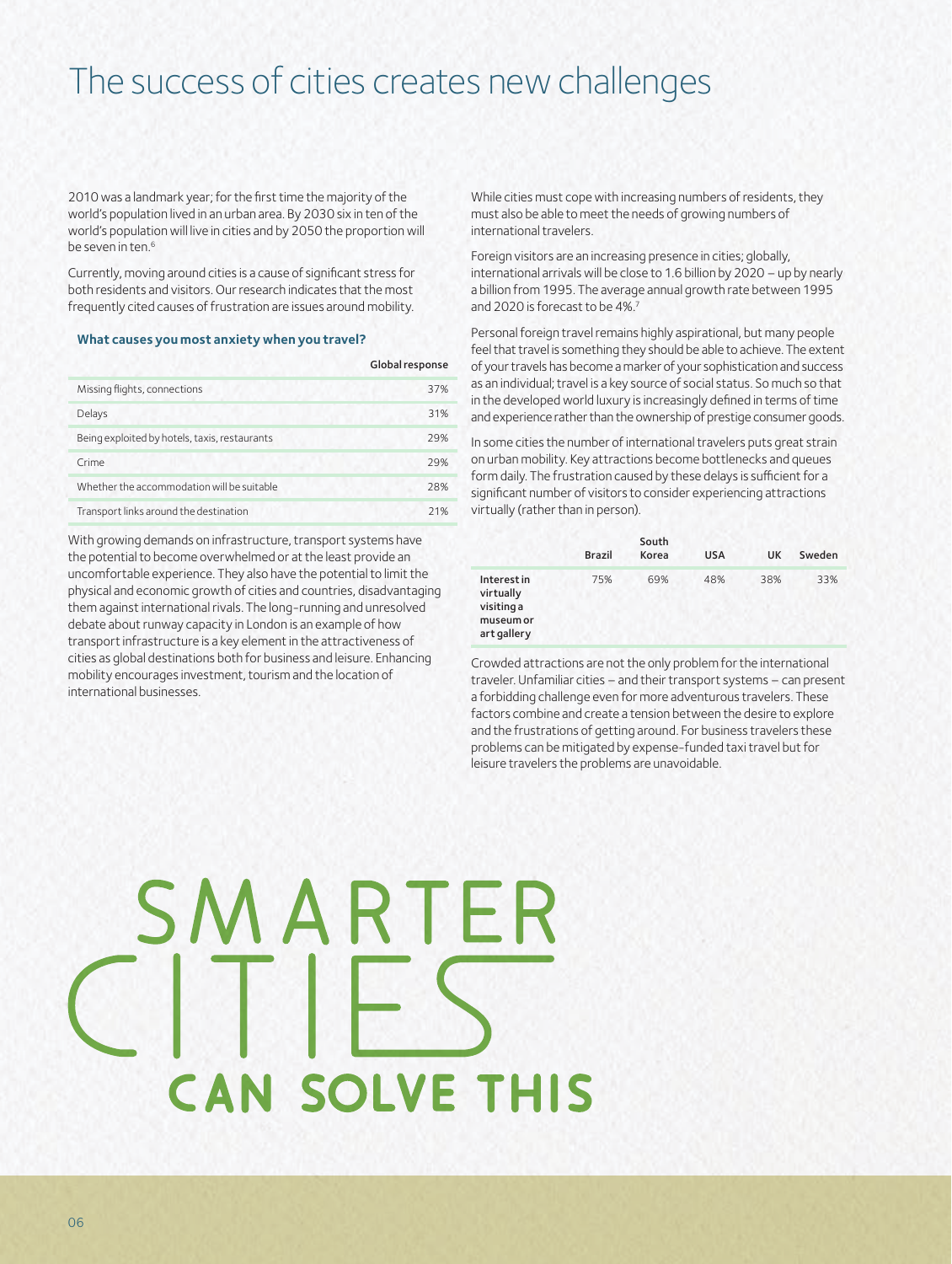One consequence of this is a greater consumer desire to research trips in advance and to reduce the risk involved in going somewhere new.

#### **"When I plan a trip abroad, I find out as much as I can about the destination before I go."**

|                            | UK  | <b>USA</b> | Sweden | <b>Brazil</b> | South<br>Korea |
|----------------------------|-----|------------|--------|---------------|----------------|
| Agree or agree<br>strongly | 72% | 66%        | 68%    | 78%           | 83%            |

'Everybody has always wanted to get great results from their travel but what I would say is that they leave less to chance than in the past. There is a real pressure to get it right and not waste your valuable two weeks away.'

Matt Armstrong, Head of Marketing and Distribution, British Airways Holidays.

As part of their planning process consumers are increasingly turning to expert sources of advice. Globally, 31% of people turn to an expert for advice on holidays and travel.<sup>8</sup>

'More and more they [consumers] are looking for credible sources so they feel they are making the right choices. But then as they move down the [decision-making] funnel they will check a number of sources as they go into decision-making mode.'

Matt Armstrong, Head of Marketing and Distribution, British Airways Holidays.

Sources of expert advice and information are not in short supply; Google's acquisition of content providers such as Frommer's is an indication of the sort of expertise that can now be found online. However the sheer amount of advice and information available can be a problem in itself.

### 'I think the plethora of information is starting to be seen as a chore.'

Matt Armstrong, Head of Marketing and Distribution, British Airways Holidays.

Future Foundation data shows that 60% of British consumers think there is "too much information to go through when making an important purchase decision". Nearly half of British consumers are looking for a better way of evaluating the quality of services they buy– a trend that is growing.

Technology offers a clear route to making better decisions. Consumers' own data can be used by a new breed of smart travel agents who will offer automated but personalized experiences with very little risk of disappointment.

For foreign visitors, technology will have an increasingly important part to play in selecting a destination. Technology will also have a critical role in helping residents travel through their own cities.

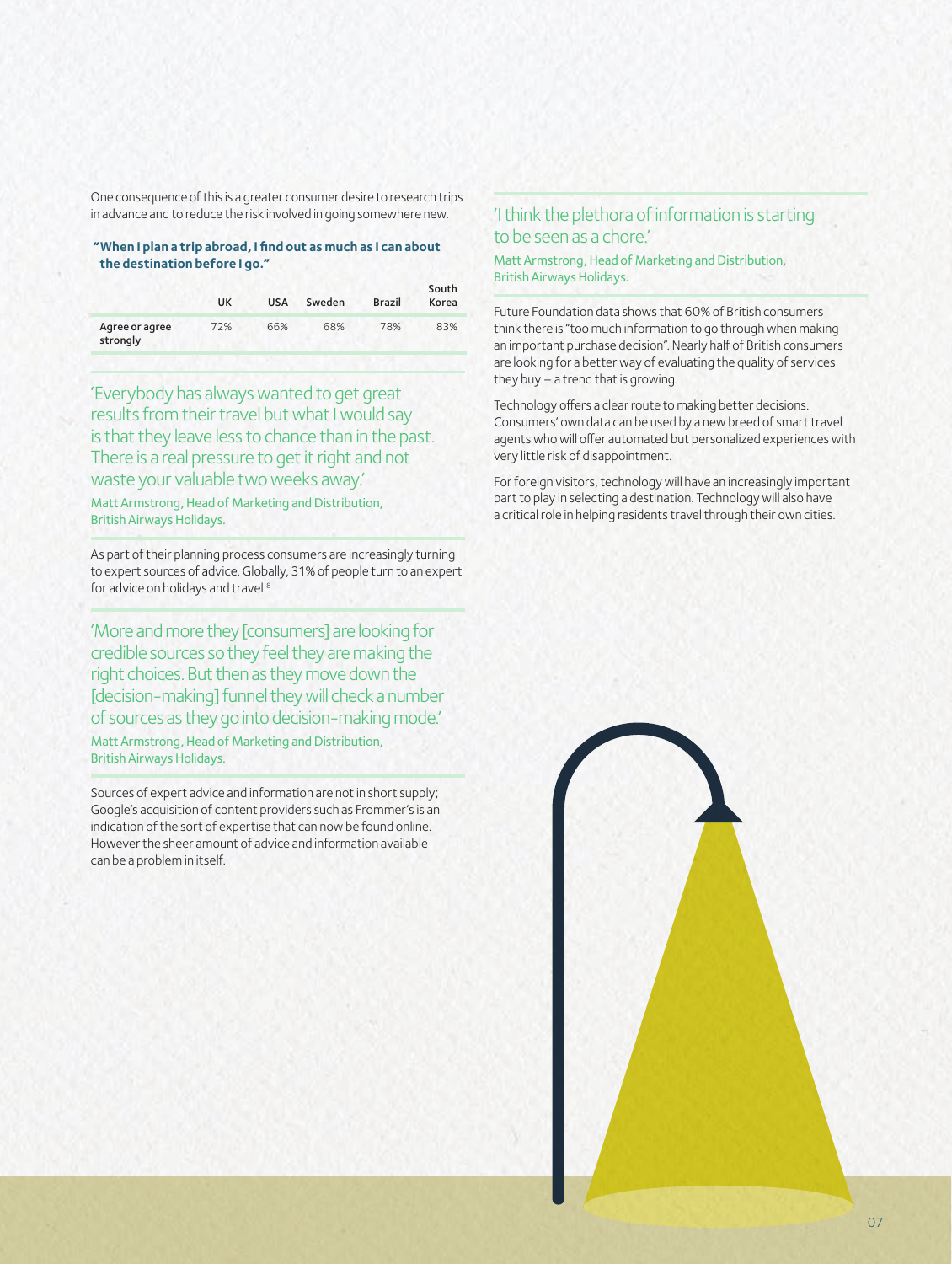### Increasing mobility through smarter public transport

'…[there is] some evidence that people are stepping from two-wheelers to four-wheelers as income grows. This is probably the biggest trend and the one that deserves most attention. It has serious energy, greenhouse gas and congestion consequences for people trying to do business in [developing] countries.'

Professor Elizabeth Deakin, University of California at Berkeley.

If mobility within cities is to be improved, people need to be encouraged to use public transport rather than private cars.

The introduction of multi-modal transport is a critical stage in unlocking the potential of cities and avoiding gridlock. Multi-mode transport refers to journeys in which a number of different forms of transport are used. While cars can bring people to cities from the suburbs or nearby towns, the journey to the centre of the city is achieved through transferring to public transport.

'…multi-modal transport is critical and that's a place where we're not seeing the kind of progress in many countries (including by the way the United States) that we would like to see.'

Professor Elizabeth Deakin, University of California at Berkeley. The problem with multi-modal is one of perception:

'…a modal change as part of a trip is among the more onerous parts of the trip... we psychologically weight the time we spend doing that two or three times as heavily as we weight moving time.'

Martin Wachs, Distinguished Professor Emeritus, Urban Planning, University of California, Los Angeles.

The solution (other than forcing people from private transport through fiscal or regulatory means) lies in the positive application of information technology. If people can see their journey mapped out and are guided through public transport in real time, the hassle factor is reduced and the car seems a less desirable option.

Mobility apps are already being used by significant numbers of people: 28% of urban Indians and 27% of urban Chinese, 14% of Brazilians, 16% of Argentinians and 18% of South Koreans.9

'…clearly one of the most powerful ways of affecting [multi-mode] is through information technology... we complement our ability to move with our ability to know where the opportunities to move are occurring. The use of information is extremely important and it explains a lot about how travel is changing. That, in turn, explains a lot about how cities are changing.'

Martin Wachs, Distinguished Professor Emeritus, Urban Planning, University of California, Los Angeles.

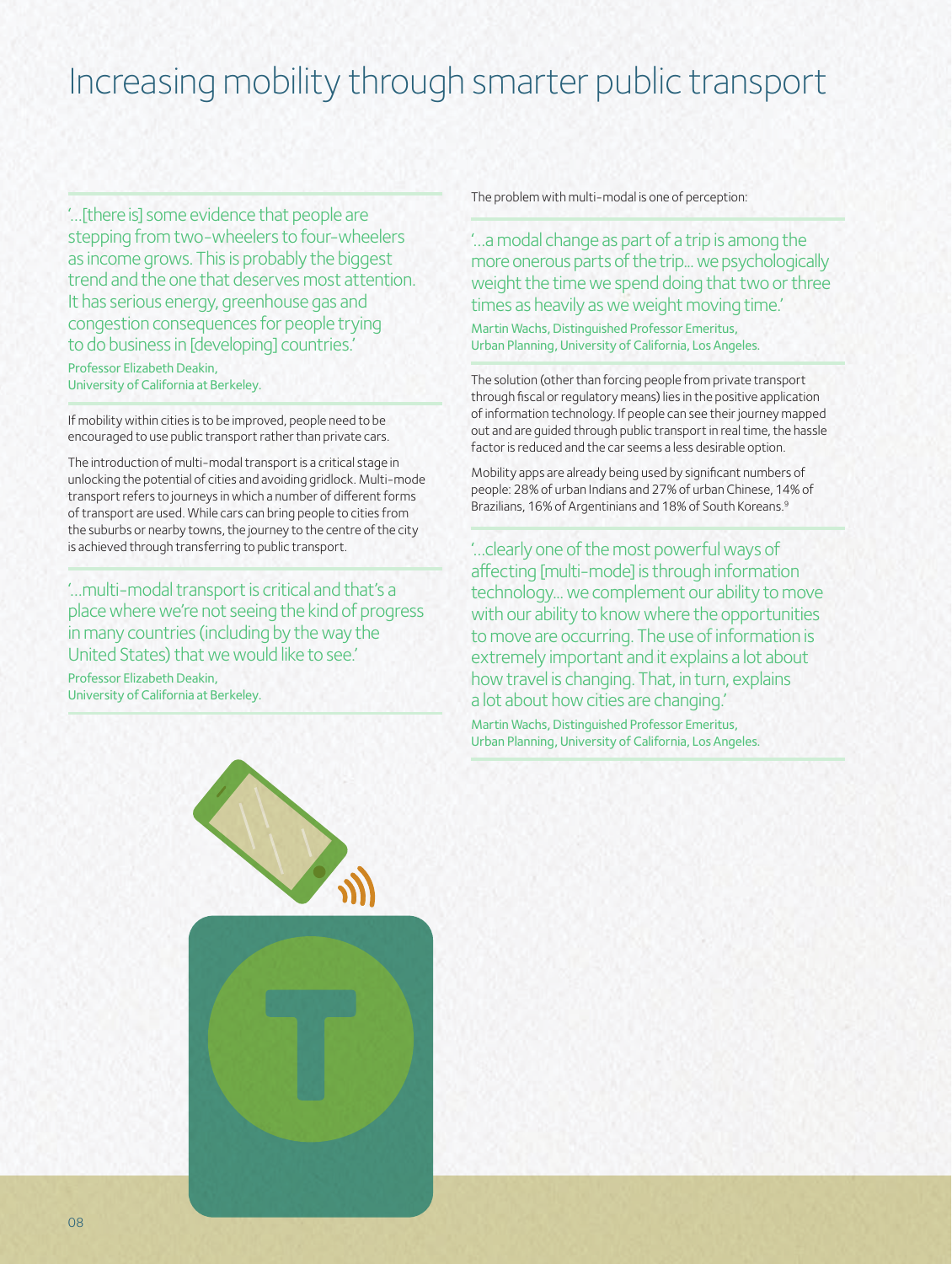Smarter – and ultimately faster and more convenient – public transport will also encourage people away from cars.

Another factor will be the ease of car parking at the places where drivers become passengers on public transport. The vast majority of drivers want devices that allow them to use the most efficient route and this would extend to connecting with public transport – 91% of South Koreans and 88% of Brazilians are interested in a service that automatically reprogrammes their route for example.10 These two countries are significantly ahead of the UK and the USA in this regard.

Getting to the transfer point is part of the solution – efficient onward progress is the other. The transfer between private and public transport must be easy and effortless and contactless payments are key in this. Despite this type of technology being relatively new to many domestic travelers, significant numbers have confidence in this type of payment. In Brazil, 20% of consumers feel confident using contactless payments on the metro or underground – a proportion that rises to 22% for buses. The widespread use of credit cards in South Korea is reflected in the number of citizens who have confidence in cashless payments for public transport – 23% would be comfortable in using this form of payment on the metro, undergound and buses.

The ease that comes with using a single payment device for all our mobility needs will significantly change our confidence in using public transport and is likely to boost the number of people using it.

'I think ten years from now it will feel like you're simply extending your range; the distance with which you can travel on a street using this extension of the street that happens to be a transit vehicle.'

Professor Robert Bertini, Professor of Civil and Environmental Engineering, Portland State University.

Professor Bertini predicts that the smartphone will allow the transit authorities to know the destination of all passengers hence allowing routes to become tailored; "So knowing the origins and destinations of people who want to use the vehicle would allow you to stop less and actually shorten your travel time. The definition of a route is blurred a little bit."

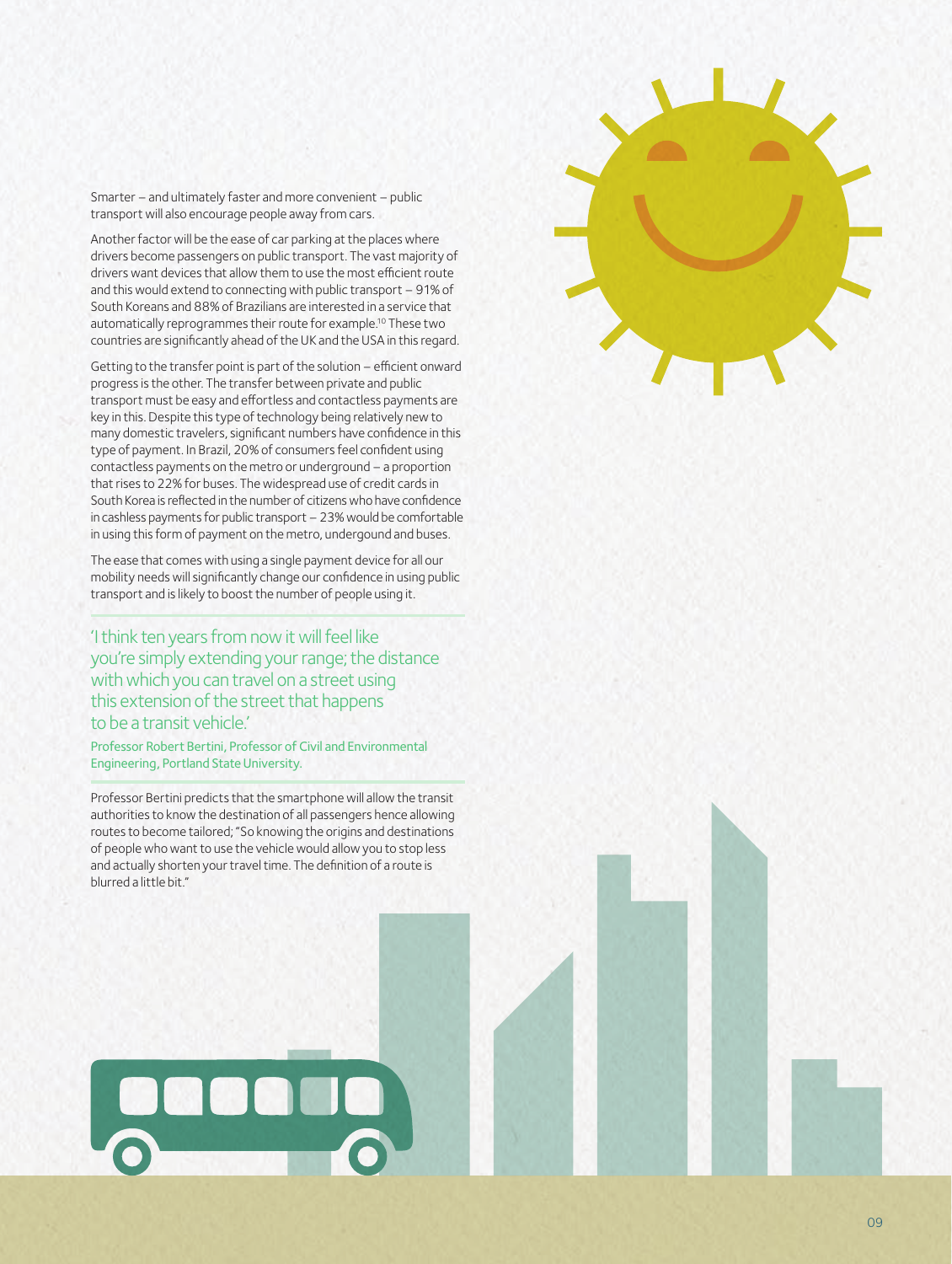### The role of the car in integrated transport

'The other big trend is the integration of IT into vehicles and roadways... it's going to be possible for motor vehicles to be operated far more efficiently than they are today – to be operated in transit-like ways when they're in cities and possibly to be shared more than they are today.'

Professor Elizabeth Deakin, University of California at Berkeley.

Consumers have many considerations when choosing a car; style, perceived quality, economy, performance, emissions and so on. Very shortly that list of considerations will lengthen as drivers wonder if their car will be compatible with their mobile device and what sort of software the car is equipped with.

Google's Open Automotive Alliance seeks to find new forms of integration. They are not alone; Apple and Microsoft have their own projects with auto-makers. Generally there is a feeling that the phone doesn't connect as seamlessly with cars as it does with most other areas of consumer life.

#### **Interest in in-car services:**

|                             | UK  | <b>USA</b> | Sweden | <b>Brazil</b> | South<br>Korea |
|-----------------------------|-----|------------|--------|---------------|----------------|
| A car that<br>drives itself | 34% | 45%        | 36%    | 76%           | 72%            |

Is the technology racing ahead of consumer need? Our research suggests not. Indeed the appetite for more automation in cars is marked among our sample. Convenience and speed are the motivations for much of this support (e.g. paying for petrol remotely). However consumer interest extends beyond this and the full capabilities of mobile internet are welcomed in the car – 55% of our international sample are interested in an in-car device that could alert them to roadside restaurants and pre-order food.

In the developed world, the car will become a declining part of urbanmobility.

'I think cities in the United States in the next ten years are going to continue something that many of them have started, in transforming the infrastructure to focus more on people as opposed to vehicles.'

Professor Robert Bertini, Professor of Civil and Environmental Engineering, Portland State University.

There was a consensus among our experts that road pricing will become the primary way of taxing car use (as opposed to taxes on fuels). This is an additional driver in the progress of connected cars. Connected driverless cars can use the road space more efficiently and be taxed more effectively.

Our own data shows significant support for driverless cars especially in South Korea and Brazil.

'I think people will love [driverless cars]. A lot of people really want to be doing something else other than just driving and if they can do that safely, I think that would change matters.'

Professor Elizabeth Deakin, University of California at Berkeley.

In 2012, Ford's then new Focus came equipped with a self-parking facility. What's remarkable is not the technology itself but the fact that it was offered on a car that defines the mass market. It suggests growing consumer confidence in very advanced technology. It's this acceptance that provides the high levels of support for cars that drive themselves. Toyota promises an autonomous car by the "mid-2010s", Audi anticipates a self-drive A8 by 2017 and Mercedes-Benz expects to launch a self-driver in 2020.11

These advances in the intelligent use and control of cars are important, as increasing urban populations mean that car parks become a less viable use of space.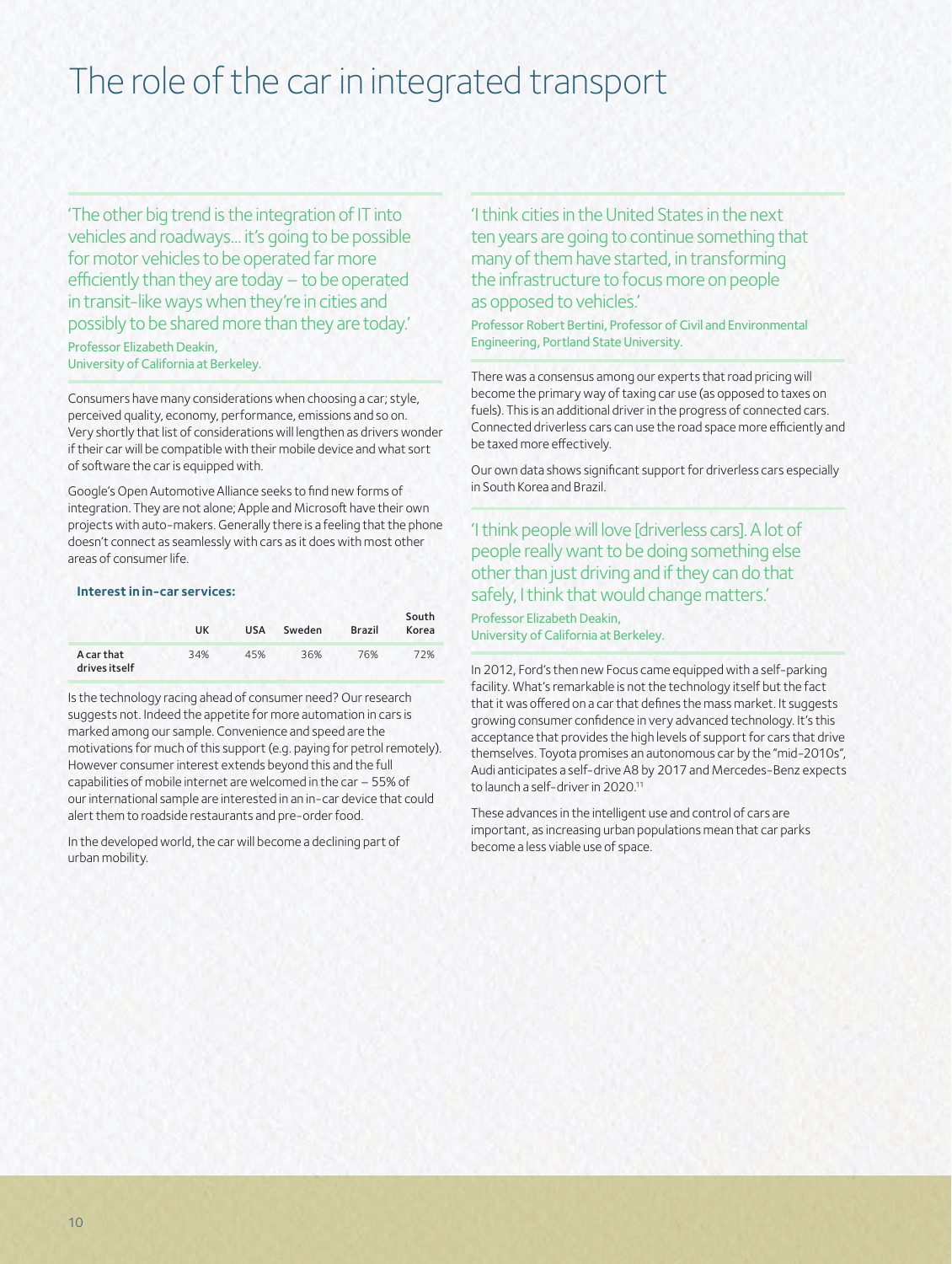'…in California we're talking about parking spaces that are costing \$50,000 to \$80,000 per space and that has to be charged at \$300 to \$500 amonth per parking space just to cover the cost. That is not a sensible way to use urban land... newparking technologies that let you have something other than self-parked vehicles also begin to make sense.' Professor Elizabeth Deakin,

University of California at Berkeley.

Other considerations will curb car use as a means of urban mobility:

'…most people don't understand how much car ownership and driving costs them and costs society, so I think this generation [people currently aged between 16 and 30] is the first to grasp that full cost and understand the impact of emissions and the impact of our energy profile – and the impact on their own wallets.'

Robert Bertini, Professor of Civil and Environmental Engineering, Portland State University.

 **"I am concerned about what I can personally do to help protect the environment" Generation Y respondents (people aged 18-34)12**

|                         |     | USA Argentina | <b>Brazil</b> | Japan | South<br>Korea |
|-------------------------|-----|---------------|---------------|-------|----------------|
| Agree/agree<br>strongly | 52% | 78%           | 84%           | 49%   | 54%            |

Our data shows the vast majority of young Brazilian and Argentinians are concerned with living a more sustainable life, a sentiment stronger in BRIC nations than it is in Europe or the USA.

Professor Elizabeth Deakin also believes that – in the developed world – urban dwellers are likely to be more hard-headed about cars, weighing up the cost of ownership versus car-sharing schemes for urban use and ad hoc rentals for weekends away.

In Asia and Latin America the car stands as more of a status symbol and despite the cost consumers aspire to ownership:

### '[In China the car] is a symbol of who you are and what you've achieved in life. Not having a car is looked at as a kind of incompetence.'

Professor Deakin's perspective is corroborated by our own research. In Sweden, 80% of the population disagrees that "owning a luxury car is an important goal in life". The proportion in China is 44%, in Russia it is 65%, in Argentina 67%, in Mexico 59% and in South Korea it is 54%. Tellingly, the trend over the last few years has been for fewer people to be motivated by the prospect of owning a luxury car – this is true in Mexico, Argentina, Brazil and China. Russia is something of an exception to this rule.<sup>13</sup>

However, if the potential of cities is to be realized cars, will have to be used more intelligently and alternatives provided. This will be reflected in how we pay for mobility:

### 'We're coming into an era, it's already here really in some ways, in which both public transport and highway use will be charged for electronically…'

Martin Wachs, Distinguished Professor Emeritus, Urban Planning, University of California, Los Angeles.

Consolidating travel payments offers significant benefits to the consumer – increasing transparency, helping budgeting and putting them in control.

Indeed, one of the most significant ways in which the public and private mobility can be enhanced is through simplified, effortless payments.

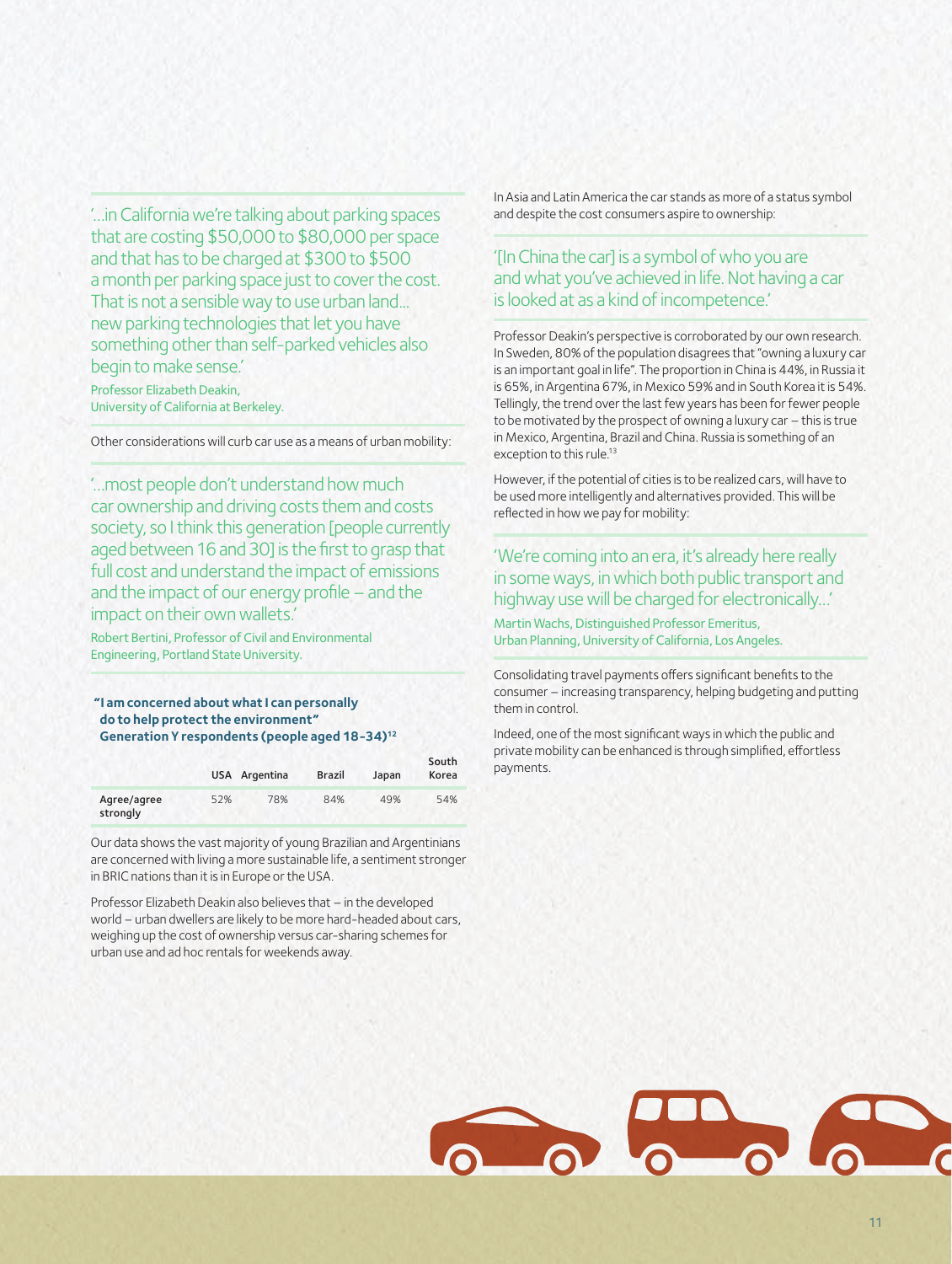### Unlocking potential through automated access

#### **Interest in a device or app that allows access to public transport (instead of tickets):**

|                        | UK  | <b>USA</b> | Sweden | <b>Brazil</b> | South<br>Korea |
|------------------------|-----|------------|--------|---------------|----------------|
| <b>Business travel</b> | 41% | 50%        | 48%    | 56%           | 59%            |
| Leisure travel         | 43% | 36%        | 49%    | 58%           | 64%            |
|                        |     |            |        |               |                |

Across our international sample half of leisure and business travelers would be interested in using a device or app to access public transport (rather than tickets). Despite limited current applications of phones as payment devices, 55% of our sample are interested in using a smartphone as a means of accessing public transport.

Significantly, a majority of smartphone users would consider using their phone to pay for goods and services in the future. As we might expect, South Korea leads the way with 76% of citizens agreeing. Agreement levels are even higher among urban Chinese (81%) and urban Indians (79%), with Brazil (67%), Argentina (66%) and Australia (51%) following behind.<sup>14</sup>

Our research shows that the greatest anxiety that travelers have is missing flights, trains and connections. Additionally, one in five of our sample finds transport links around their destination to be their greatest source of stress. The anxiety involved at connection points would be eased if consumers didn't have to worry about how they paid for travel and which ticket they needed to get. This explains the high levels of interest in using a card, device or app for ticketing.

Pre-payment systems such as Navigo in Paris offer benefits beyond the reduction of traveler stress:

'…pre-payment is well understood to be faster – especially for buses. It is miraculously faster. We've done a lot of studies on what causes delay in transit and that is a huge part of it.'

Professor Elizabeth Deakin, University of California at Berkeley.

'…we lose a huge amount of efficiency by having everybody stop at the door of the bus [to pay]. Agencies continue to do that because they're concerned that there won't be sufficient enforcement and there'll be too much stealing. It's just an old way of thinking – many operators are somehow not able to get over that hump.' Rachel Weinberger, Director of Research and Policy Strategy, Nelson\Nygaard Consulting Associates, New York.

Pre-payment speeds journeys and reduces congestion in stations through reducing bottlenecks. It also offers more strategic benefits through making fares flexible and being able to vary prices through the day to incentivize off-peak journeys. While the flat fare system is easy to understand, it does nothing to spread the number of journeys more evenly through the day.

'…something like a credit card enables the traveler not to worry about the complexity of the overall fare structure... The opportunity exists to have a far more differentiated fare structure and Iwould hope that in New York over time they'll introduce some variations on their simple theme of flat fares and it will make the system's use more efficient, filling seats in the off-peak when they're largely empty and perhaps empty them a bit during the peaks... You can manage the system more efficiently if you use fares to affect people's travel choices. In so many cities we've adopted sophisticated technological devices for charging fares and collecting revenue, but haven't taken advantage of the opportunities to manage the system more effectively by employing a more highly-differentiated fare structure.' Martin Wachs, Distinguished Professor Emeritus,

Urban Planning, University of California, Los Angeles.

A third of our international sample is interested in a mobility service that offers different prices based on the time of day.

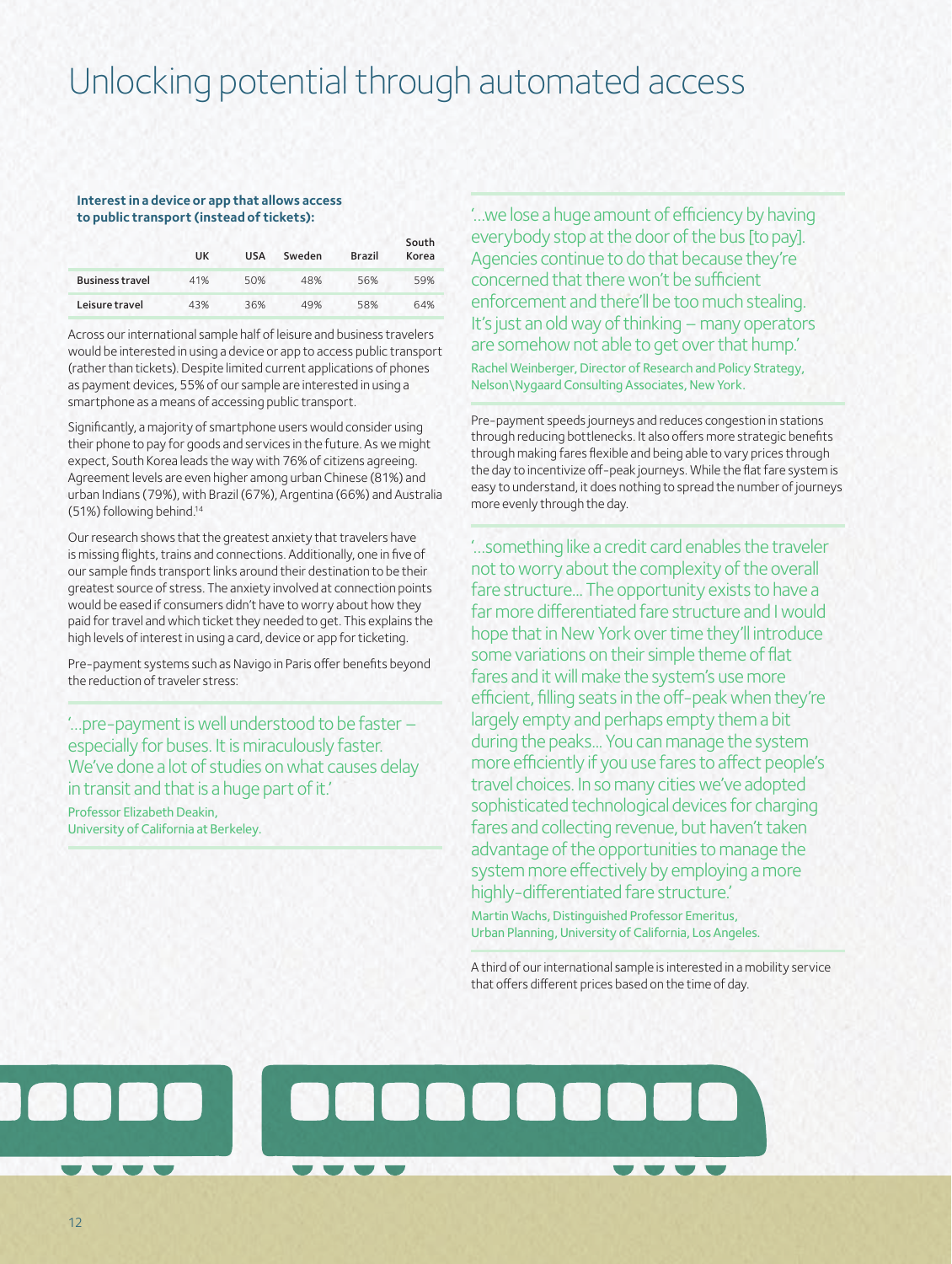#### **The consequences of easier ticketing**

mPayments and the rise of 'Be-in Be-out' (BiBo) ticketing systems mean that future travelers needn't even tap in and out of transit systems, instead their presence is detected via wifi, picocells or another short-range technology.15

The consequence of these types of ticketing systems is that:

### '…more people will travel at short notice and on the spur of the moment.'

Martin Wachs, Distinguished Professor Emeritus, Urban Planning, University of California, Los Angeles.

For international visitors the potential of cities can be realised. As payments and navigation become much easier so mobility can become less stressful and more impulsive. Less precious time is wasted in fumbling for foreign currency.

The benefits of this type of new generation ticketing is perhaps most vivid among business users – who can travel with greater confidence. They can also be encouraged out of expensive taxis. Smarter ticketing would also allow users to keep tabs on spending while collecting receipts for expenses claims automatically.

### **Converged payments for public and private transport**

'…in the future I would see a convergence of how we pay for things so that we're not carrying around 20 different smartcards or toll tags or whatever... I think these convergences are going to happen.'

Robert Bertini, Professor of Civil and Environmental Engineering, Portland State University.

'I can't think of any good reason why a service provider like a credit card company couldn't integrate my capacity as a traveler to pay for my road use and my transit use through one financial mechanism.' Martin Wachs, Distinguished Professor Emeritus, Urban Planning, University of California, Los Angeles.

There are two important convergences in how we pay for travel. The first is the combination of travel information and payments, allowing the traveler to make smart journeys that are both time and cost efficient, and being able to pay for them immediately without any time-consuming ticket purchase.

The second convergence is around a single means of paying for both public and private transportation – tolls on roads and rides in trains, metros or buses. This would put consumers in control of their spending by bringing all transportation costs together where they are more readily analyzed and budgeted for.

The payment functionality contained within a car could extend fromtolls and road use to other areas of expense such as fuel – our data shows a very high level of interest in such a service. Through a smartphone or other connected device, that payments capability can go with the driver as they leave the vehicle.

#### **Interest in in-car services:**

|                                                     | UK  | <b>USA</b> | Sweden | <b>Brazil</b> | South<br>Korea |
|-----------------------------------------------------|-----|------------|--------|---------------|----------------|
| Pay for petrol<br>automatically<br>after filling up | 66% | 50%        | 45%    | 85%           | 67%            |

Effortless payments encourage easy mobility and engender greater confidence in using public transport among visitors in particular. However, there is much more to the city experience than how we pay to travel. What if the city itself could help visitors and locals? What if the city could offer personalized quidance and help people get the full potential?

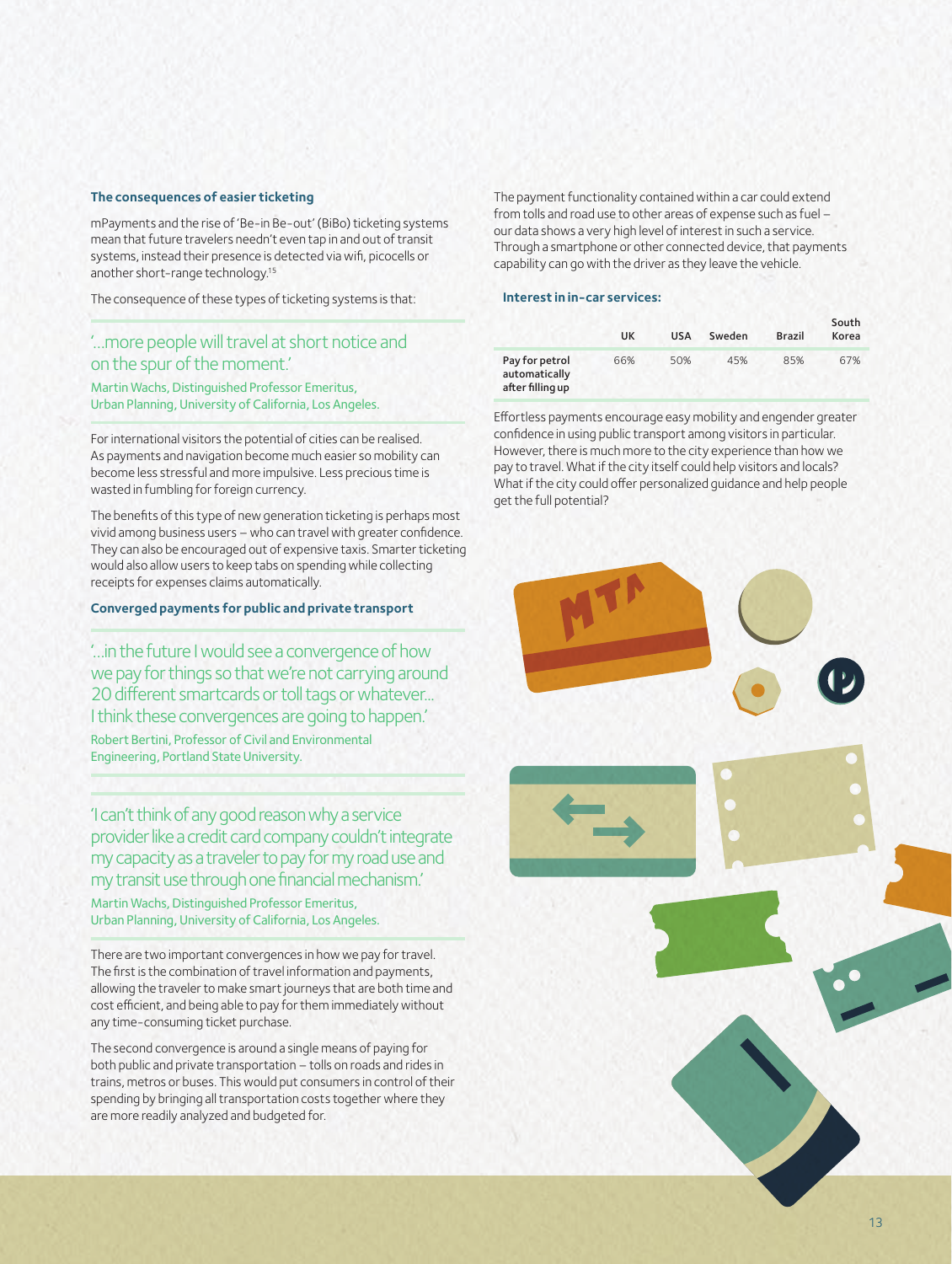### The emergence of the smart city (1)

#### **City residents and commuters**

Smarter cities will offer the capability to help residents and visitors efficiently navigate the complexity of transport systems, suggesting personalized alternatives.

The ability to do this is highly-prized by commuters and visitors and it's something that they'd be prepared to share data for.

|                                                                                                       | South<br>Korea | <b>Brazil</b> | <b>USA</b> | Sweden | UK  |
|-------------------------------------------------------------------------------------------------------|----------------|---------------|------------|--------|-----|
| Willingness<br>to share data<br>for a service<br>choosing the<br>quickest routes                      | 67%            | 50%           | 47%        | 46%    | 40% |
| Willingness to<br>share data for<br>a service that<br>recommends<br>the best time<br>of day to travel | 58%            | 52%           | 49%        | 46%    | 51% |

These figures are remarkably high given the wariness many people now exhibit in sharing personal data. The benefit these services offer has real value and makes the sharing of data an acceptable trade. In the case of the UK, it's worth noting that the amount of time taken to get from A to B (average trip time) has increased by 11% from 20 minutes to 23 minutes between 1995/97 and 2012.<sup>16</sup> This may explain why a majority of British people would share their data in return for being guided through transport systems at times that will avoid queues and busy periods.

The future is one in which travelers make their own data, preferences work for them and they are increasingly happy to (at the very least) try automated mobility services. The benefit provided is that of speed and convenience, but perhaps more importantly, people will derive satisfaction from knowing that they are making the most efficient journey possible. Automated services take the stress out of mobility and ensure that time is not wasted. These services will ensure that the potential of cities is fully realized.

For business travelers the benefits of automating mobility are even more obvious.

#### **Interest in an automatic booking service based on previous travel purchases for business travel (domestic or international).**

|                              | UK  | <b>USA</b> | Sweden | <b>Brazil</b> | South<br>Korea |
|------------------------------|-----|------------|--------|---------------|----------------|
| Very and Quite<br>interested | 49% | 60%        | 29%    | 74%           | 73%            |

An additional benefit of automated business travel is the opportunity to reduce the leading source of frustration on business trips – namely not being able to experience enough of the destination. Freeing up time from organizing and booking travel will allow the 'accidental tourist' more time to explore business destinations, making business travel a more relaxing and less stressful experience. It also makes trips faster and smoother. The prime benefit for employers is time saving.

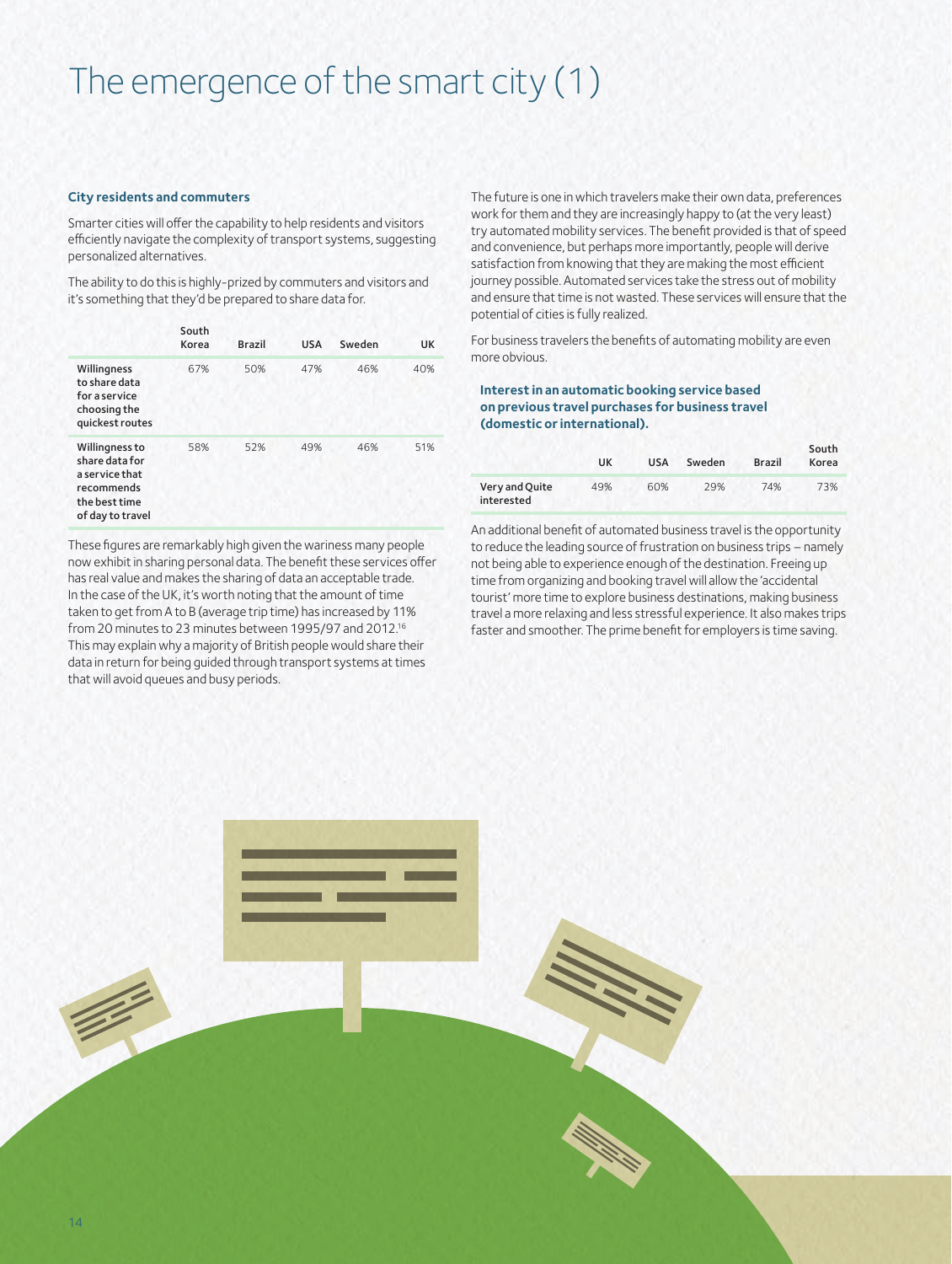### The emergence of the smart city (2)

#### **International travelers**

The desire to eliminate risk provides an opportunity for smart travel agents who can use a traveler's own history to automatically create personalized itineraries.

#### **"How interested would you be in a service that books your trip automatically based on a set of preferences you have provided?"**

|                        | UK  | <b>USA</b> | Sweden | <b>Brazil</b> | South<br>Korea |
|------------------------|-----|------------|--------|---------------|----------------|
| Leisure travel         | 39% | 45%        | 26%    | 74%           | 75%            |
| <b>Business travel</b> | 52% | 72%        | 34%    | 79%           | 79%            |

Consumers are increasingly aware of the value of their data and are only willing to provide it to a brand if they feel that they will get something worthwhile in return. As our data shows, minimizing the risk in holidays and mobility is something that people would want to trade their data and travel history for. Our own data shows that – across the sample – 52% of consumers would be willing to provide their data in return for a tailored travel advisory service.

The desire for these types of services creates a significant opportunity for the travel industry – which can now reinvent package holidays based on consumer personalization rather than tour operator choices.

'I think travel companies are starting to look into how they can provide a more end-to-end journey... [the internet] has given the tour operating industry the chance to actually source more content and source offers from different places to find the best offer. Thosewho have invested in it are now using it to their advantage.' Matt Armstrong, Head of Marketing and Distribution, British Airways Holidays.

'So technology to replace that [conventional travel agents] is just a natural progression I think.' Rochelle Turner, Head of Research, WTTC.

One of the ways that these automated services will work is through Big Data – the intelligent use of the consumer's data (and that of other, similar, consumers). A traveler will be recommended services based on people like them and they can take comfort from the fact that an itinerary that has worked for others is likely to work for them. 'TripAdvisor is a hugely trusted source and most people use it to ensure they haven't made a bad decision. The problem is that it is often hard to know whether the reviewer is 'like me'. I think the future is about finding reviews by 'someone like me' so that customers feel they are making amore informed choice.'

Matt Armstrong, Head of Marketing and Distribution, British Airways Holidays.

The opportunity that this application of Big Data brings is in brands being able to supply high-quality personalized advice to consumers. There are mutual advantages – the benefit to the brand is in having a higher-quality conversation with consumers and building both engagement and trust.

'Customers definitely appreciate things being made easier and a sense of it being personalized for them. It's a fine line between understanding what the customer wants and using the knowledge to achieve your business objectives; ultimately you need to add value for the customer and enable them to make the right choice.' Matt Armstrong, Head of Marketing and Distribution, British Airways Holidays.

Personalization applies not only at the planning stage but also when people reach their destination. Innovations like Google's Field Trip allow the smartphone to become a guide to the city, alerting users to shops or services that are likely to interest them. It can also be used to alert people to promotional offers in shops that are close to them at any given time. This allows people to get much more from their travels and helps realize the potential of the city.

The impact of this technology will be sizeable – already, among the online population, 44% of urban Chinese use mapping apps (up from 33% four years ago). Among Chinese aged between 16 and 24 the proportion soars to two thirds. Elsewhere significant minorities of people are using these apps – 46% in Mexico, 41% in Russia, 38% in India, 36% in Brazil and 34% in Argentina.17 The trend towards using locational services provided by smartphones is driven by the need to make optimized choices and to minimize wasted effort. It will enable travelers to be more spontaneous and to enjoy their trips more. It's also highly likely that location-based services will increase visitor spending in cities.

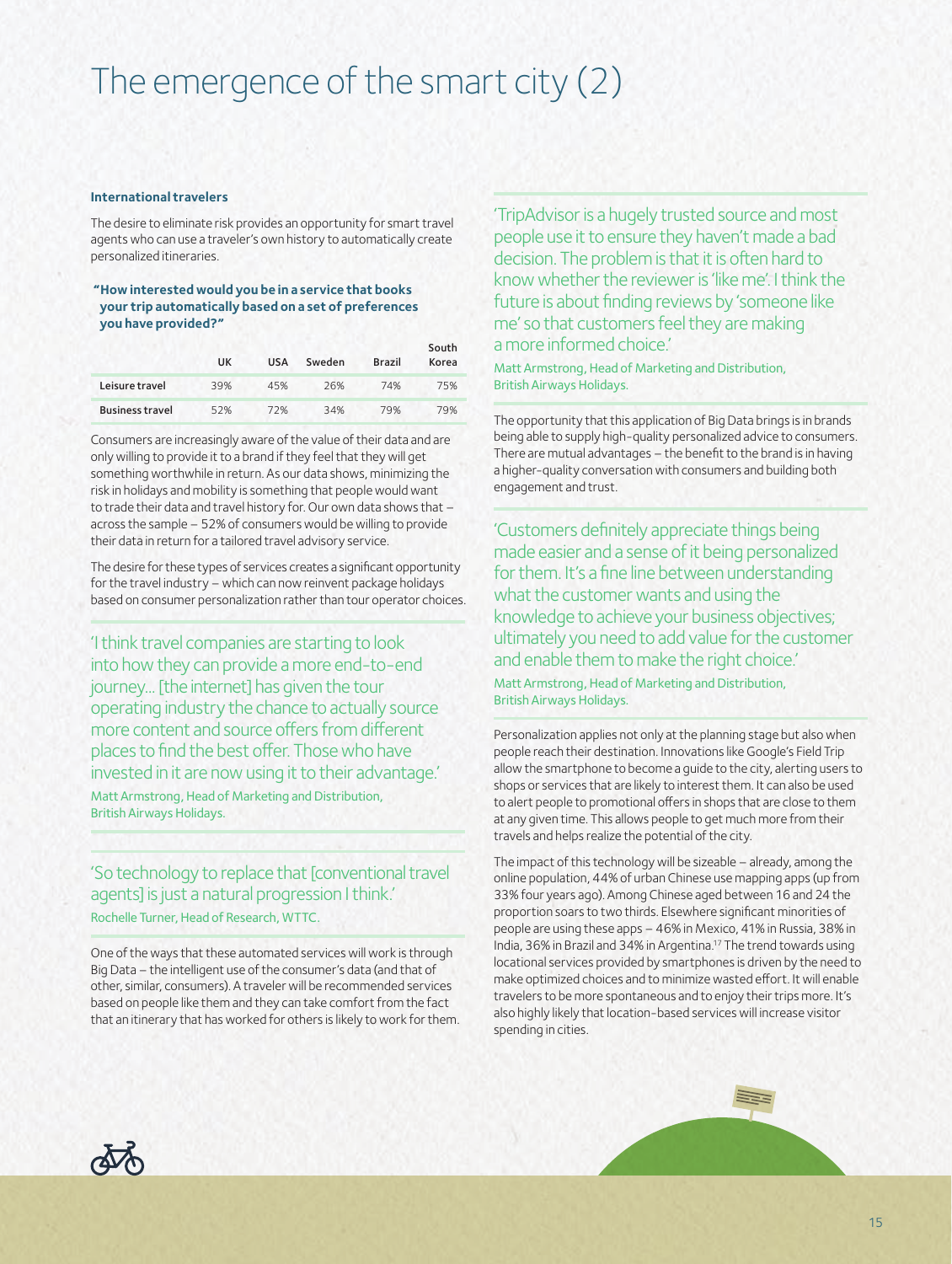### The emergence of the smart city (2) continued

Our global research shows a very high level of interest in locationbased services.

**Interest in a "service/device that detected your location and suggested interesting things to spontaneously see and do in the nearby area"18**

|     | USA Argentina | Brazil | India | China |     | Japan Germany |
|-----|---------------|--------|-------|-------|-----|---------------|
| 41% | 58%           | 60%    | 76%   | 69%   | 51% | 29%           |

If mobility without friction is to be fully realized, it will require the integration of many disparate players.

'Well [automated travel] is very much a utopia... there is still a long way to go because the tourism industry is mainly comprised of SMEs (small and medium sized enterprises). So there are still many disruptions across the world for a complete seamless integration.'

Ian Yeoman, Associate Professor, Victoria University of Wellington.

Given the size of the prize, there's no doubt that the commercial will exists to create seamless mobility and in the first instance standardization of processes will bring it about. International brands have a key role to play.

'I think the growth of world travel brands will become more important because of the consistency in quality. So the Hiltons, the Holiday Inns, the Sofitels – they all become very, very important.'

Ian Yeoman, Associate Professor, Victoria University of Wellington.

The smartphone is the enabler in the process of creating smart cities. Freedom to use these devices abroad is critical if the smart city is to develop, but currently the process is inhibited by fear of high charges for mobile internet.





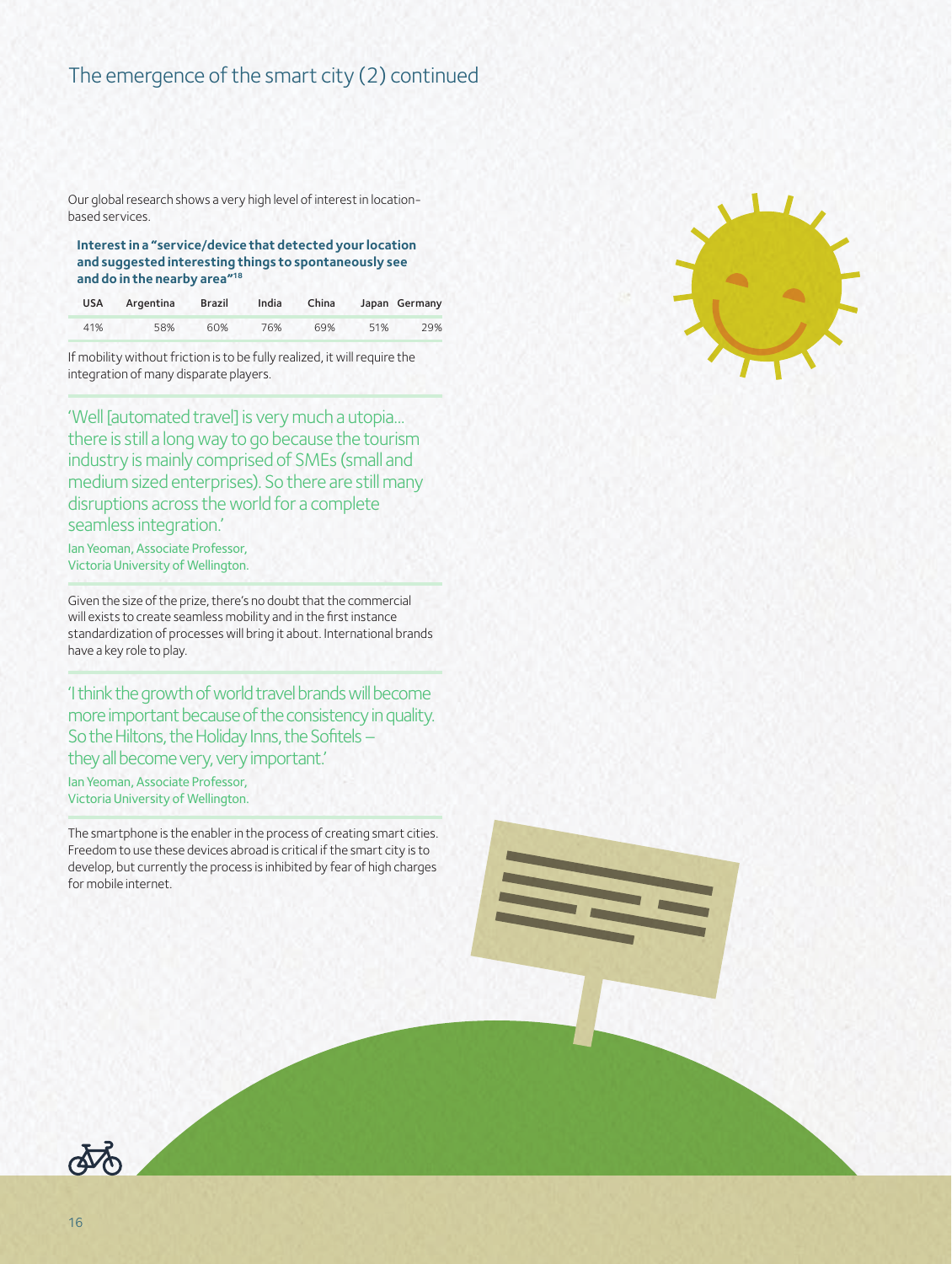### Data roaming: the missing link in enabling smart cities

While technology of all types can tackle some of the problems of mobility, it's mobile technology which offers the greatest opportunity to help travelers make smarter and more efficient journeys.

Clearly the impact of the mobile, connected device is virtually limitless in mobility. It can help guide travelers through less congested routes, it can optimize journeys in terms of cost and time and it can enhance the experience through recommending nearby attractions and shops. So why isn't it making a greater impact on international travel today?

#### **"Does the cost of data roaming deter your from using your mobile phone when abroad?"**

|     | UK  | <b>USA</b> | Sweden | <b>Brazil</b> | South<br>Korea |
|-----|-----|------------|--------|---------------|----------------|
| Yes | 81% | 56%        | 78%    | 74%           | 75%            |

Currently, international travelers feel inhibited in using their mobile device due to the cost of data roaming.

Having said that, there are some very strong signs that roaming charges will come down. MasterCard and Syniverse have recently joined forces to enable mobile users to choose between different prepaid roaming packages when they arrive in a new geography, while in the United States, T-Mobile US has introduced a 'Simple Choice' plan which drastically cuts the price of using a mobile abroad.

Competitors may be forced to follow suit – not least because of new innovations such as Uros's Goodspeed, which is effectively a device that provides a mobile wifi hotspot. Appealing most to frequent travelers, its initial cost can quickly be recouped. The service is available across 56 countries, including the US, Canada, Latin America, Russia, China and Europe.

In April 2014, the European Parliament voted to abolish roaming charges from December 2015. Operators will no longer be able to charge travelers to the European Union's 28 member states for internet use. This outcome is significant for consumers, meaning that it will be no more expensive to use internet abroad than it is at home. This is likely to significantly boost the use of mobile devices in Europe with smartphones becoming a key navigation device in journeys. This single act will accelerate the development of smart cities, bringing the future closer.

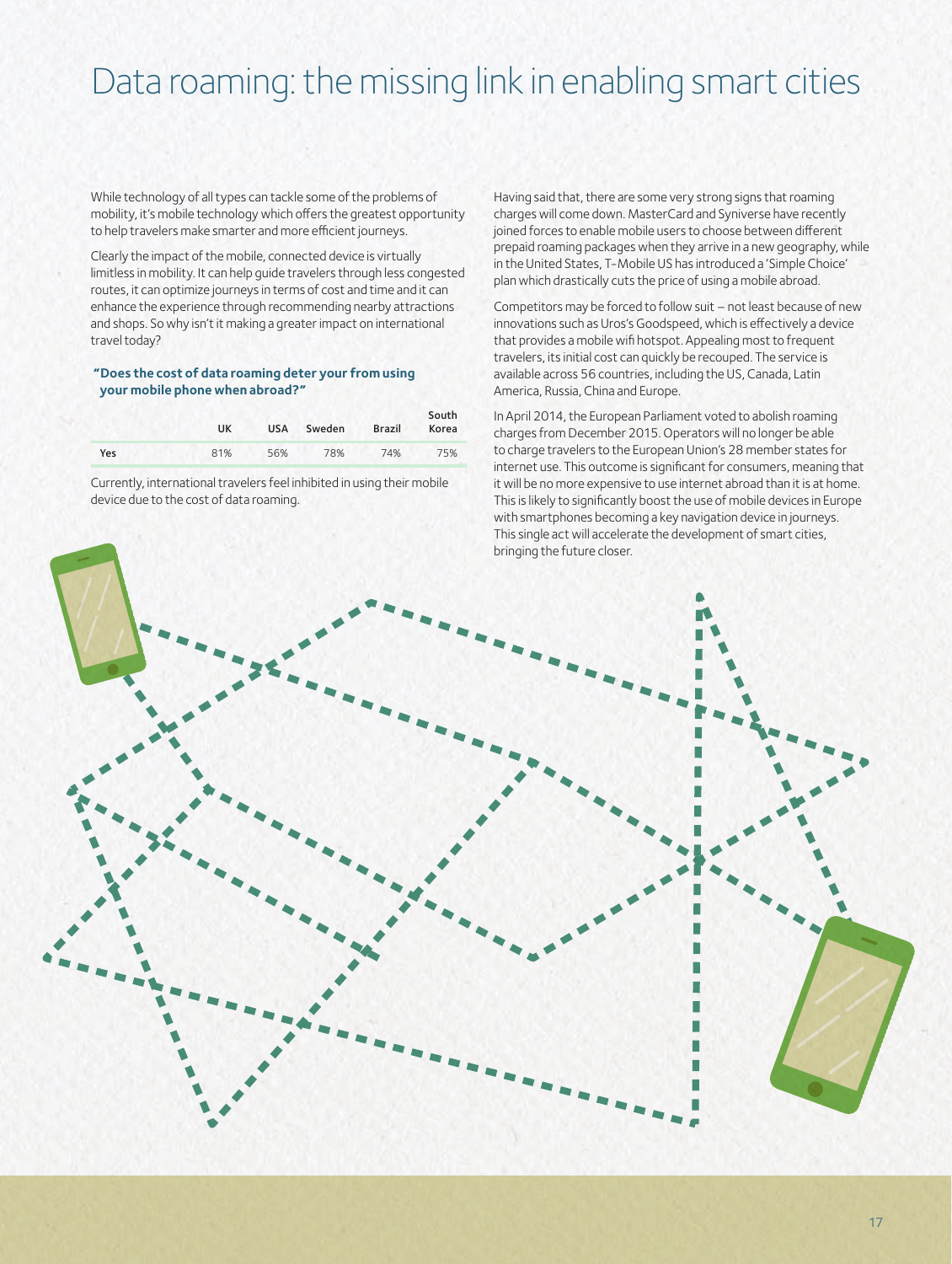### Designing new cities

The most fundamental approach to improving mobility is to change how cities are created. In China, more advanced thinking about how people live is shaping how people will travel. Many cities are now building transport infrastructure into land development patterns:

'A lot of the work that's going on in China, for example, is now trying to focus on second tier cities which are gigantic by everybody else's standards (four to six million population). Ithink that in particular in Shanghai there has been a concerted effort by city government to go back into places like Pudong and rethink how they are developing the city… and they essentially re-plan it.'

Professor Elizabeth Deakin, University of California at Berkeley. Professor Martin Wachs agrees that transport is being integrated into the planning of new cities in a new era of 'smart growth':

'…it's not just density that's the issue, although that's part of it, it's more about the distribution of activities and space, the concentration of destination opportunities near residential locations as well as along transit lines. So it [smart growth] refers to what planners call 'mixed use' as opposed to 'uniform' land use... Mixed growth is a more blended approach and smart growth usually means walking, cycling and transit orientation, and that usually means both increased density and a mixture of activities at different locations.'

Professor Wachs argues that smart growth now dominates the thinking of planners around the world:

'I would say it's global in appeal and that it's almost a fad – or a current idea – gaining currency among planners all over the world; so the same concepts are being applied in China as Los Angeles.'

The impact of this thinking is becoming profound:

'…at the margins, smart growth is having a dramatic effect... [Smart growth] will have a steady effect over time and will gradually reduce auto dependence.'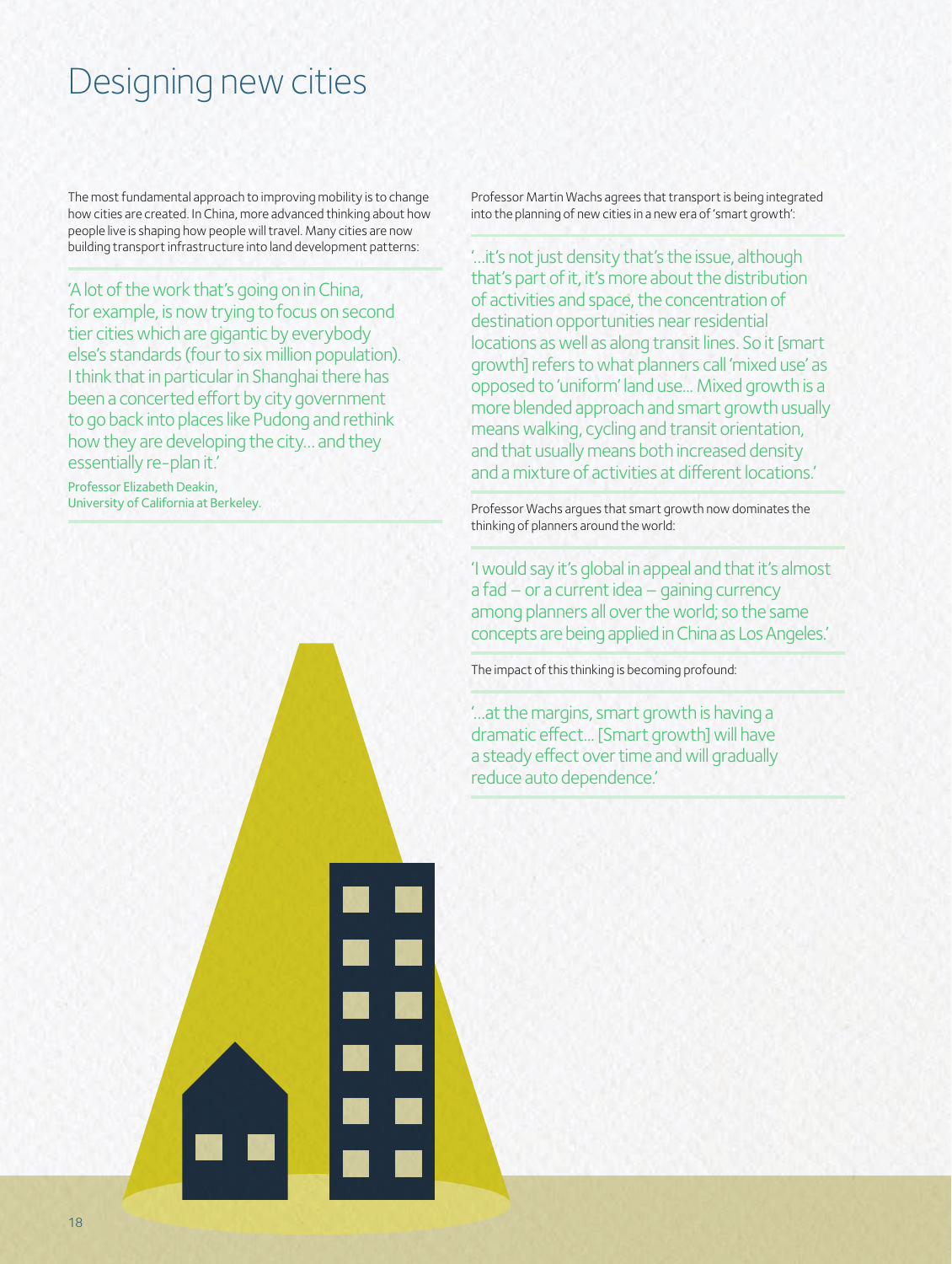### Conclusions

#### **What will mobility look like ten years from now?**

'I think people will be surprised that everyone – every age group, every demographic – will be using public transportation whereas, certainly in the US, that's not currently the case... The second surprise will be how seamless travel is– the transit vehicle is really an extension of the street. The third thing that is starting to happen is that systems might become more flexible... more customized towards serving people who are either on the vehicle already or demanding to get on the vehicle [resulting in] faster speeds, shorter travel times, more direct services that might be a little more flexible.'

Robert Bertini, Professor of Civil and Environmental Engineering, Portland State University.

'…we need to start thinking about taxis as extensions of the public transit system... Ithink that we're going to see more bike sharing systems. As I said before, I think cities are going to have to get over this idea of thinking that a bike share system has to be profitable as a fee for service transportation system. They're going to have to figure out ways to finance it... No other transportation sub-system meets that standard... I think we're going to see more bus rapid transit. I have a former student who was looking at the question of regions that are resilient to congestion and his research showed that cities that are investing in bus transit are beating the odds in terms of economic growth once you control for congestion and other factors.'

Rachel Weinberger, Director of Research and Policy Strategy, Nelson\Nygaard Consulting Associates, New York.

Robert Bertini, Martin Wachs, Rachel Weinberger and Elizabeth Deakin all believe that the future of mobility in the West is increasingly about public transport rather than private.

'In the fifties we built a huge highway system for fifty years and now it's fifty years later... and the amount of traffic that we built for has been realized in most places and so there isn't more capacity. Also there isn't any real money to rebuild the infrastructure and I think that people just aren't really that willing, or they've been showing they're not that willing, to do that kind of traveling anymore. Commuting used to be a kind of free time or a joy and now it tends to bemuch more of a hassle.'

Rachel Weinberger, Director of Research and Policy Strategy, Nelson\Nygaard Consulting Associates, New York.

'I think it used to be a greater status symbol certainly to have the car but I think there's an emerging set for whom the status symbol is not to have a car. A lot of this is driven already by consumer preferences but to some extent it's driven by government policies and I think the politicians are far behind the populous on some ofthese issues.'

Rachel Weinberger, Director of Research and Policy Strategy, Nelson\Nygaard Consulting Associates, New York.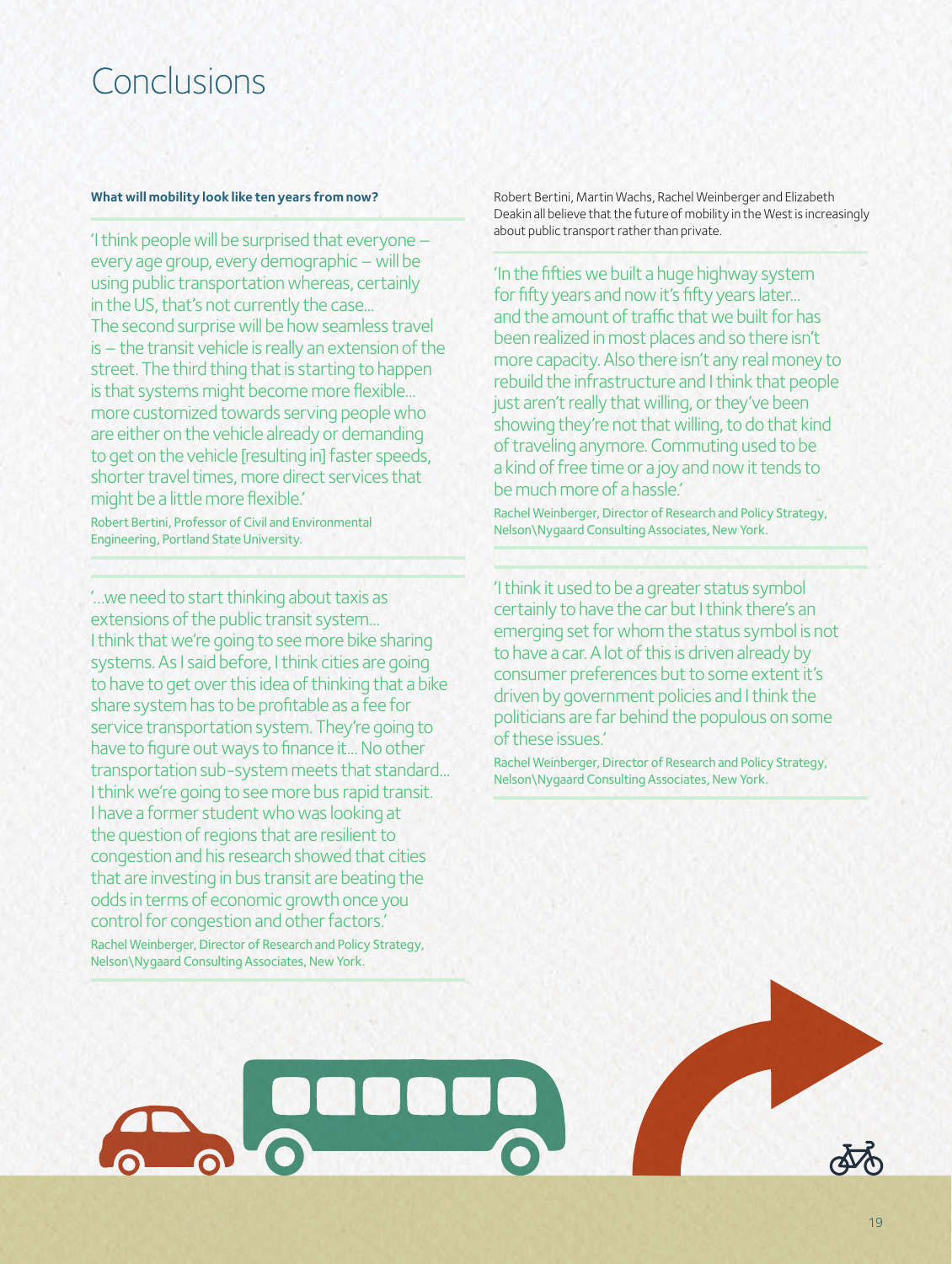### Conclusions continued

Whilst innovations in connected cars and smart roads will make the use of cars more efficient, the concept of owning one may be less attractive.

**Shared car ownership – especially in cities – will become more common.**

'…I would speculate about whether people would actually want to own their own vehicles or there will be more people wanting to have car sharing, bike sharing, and other membership and ownership rights.'

Elizabeth Deakin, Professor of City & Regional Planning and Urban Design, College of Environmental Design, University of California, Berkeley.

**The percentage of people who would consider renting a car for a short period of time rather than paying to own one outright.19**

| China | Brazil | <b>USA</b> |     | India Argentina Japan Germany |     |     |
|-------|--------|------------|-----|-------------------------------|-----|-----|
| 48%   | 52%    | 28%        | 41% | 32%                           | 21% | 38% |

The Brazilians and the Chinese are much more open to renting cars than in countries like Germany and Japan – perhaps because these are countries with a long heritage of producing cars.

 'We see the big rental car companies are getting into car sharing. We know that car sharing has had the effect of increasing car use for some people but generally speaking the net effect is fewer cars and less vehicle travel per capita. So more intensive use, fewer cars.'

Rachel Weinberger, Director of Research and Policy Strategy, Nelson\Nygaard Consulting Associates, New York.

The car's primacy in mobility is being challenged and is unlikely to endure in Western cities; something that will be reflected in how cities will be developed. Pressures on private car ownership come from many directions: greater costs, a growing guilt over carbon emissions, curbs on the use of cars within cities, pressure on parking spaces and – perhaps – a waning interest in car ownership among younger people.

In China there is an opportunity to create transport infrastructure from a clean sheet – an opportunity that has not always been grasped.

'If you look at Beijing or Shanghai you can see that there have already been a lot of missed opportunities which make it [modern multimodal transport] more costly.'

Elizabeth Deakin, Professor of City & Regional Planning and Urban Design, College of Environmental Design, University of California, Berkeley.

In the long term, 'smart growth' will deliver a step change in urban living globally. However, in the medium term, cities have to use technology more intelligently to ease the problem of congestion created by ever-growing populations. Whilst m-ticketing and pricing based on the time of day can help manage demand, perhaps the most significant benefit for both travelers and operators is in making mobility effortless through a single payment system.

'[Contactless payments and m-ticketing] seems like it's actually a very short leap. Curiously that seems like an easier step than something like fare integration which is potentially much more important in terms of efficiency of use.'

Rachel Weinberger, Director of Research and Policy Strategy, Nelson\Nygaard Consulting Associates, New York.

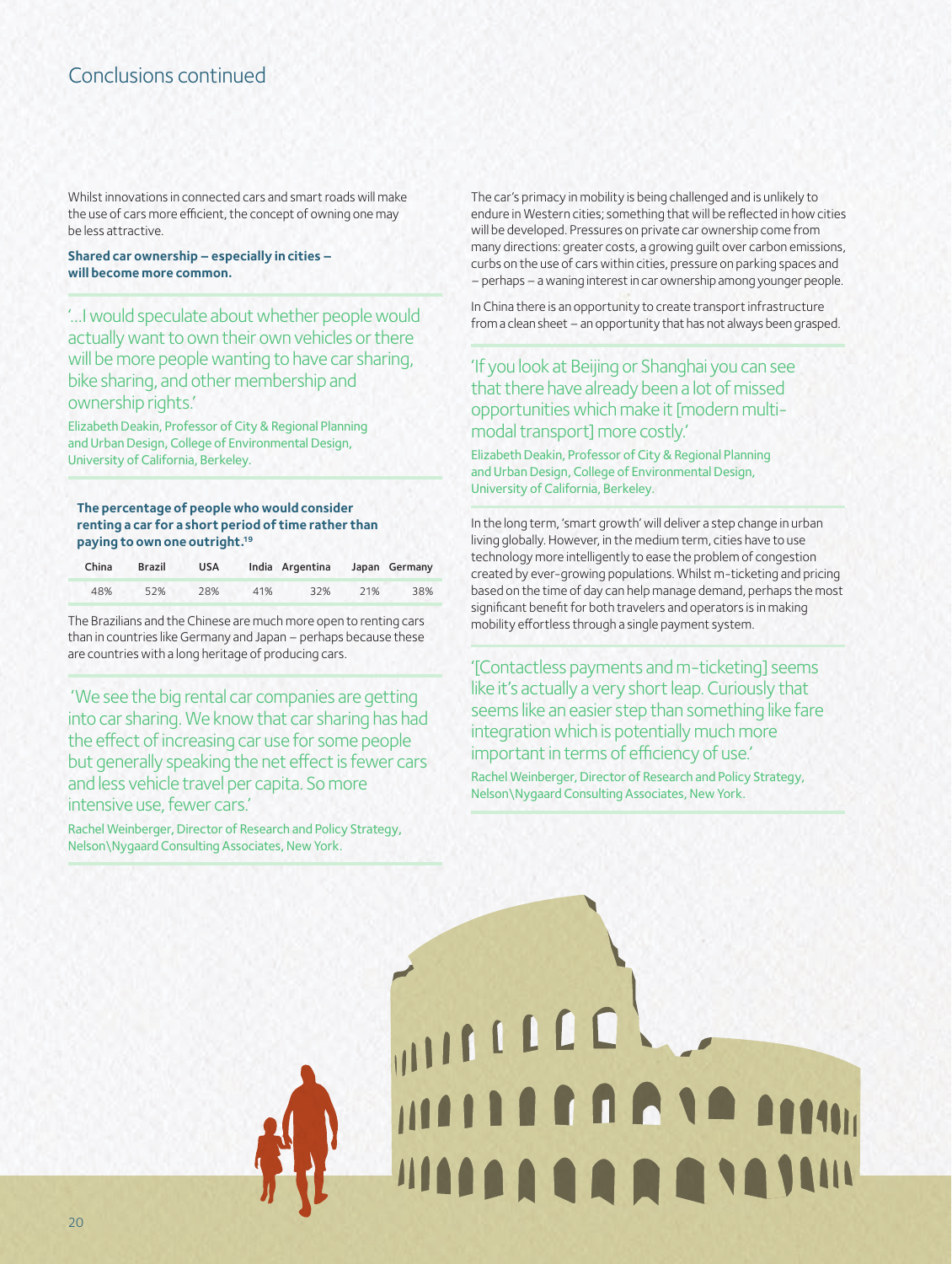Cities that are connected globally are the ultimate outcome and are – as yet – an unrealized opportunity.

'…surely an interchangeable or universal system would make [international travel] much more convenient and convenience is among the factors that would increase the volume of such travel. I have a sense that it's a business opportunity for organizations like MasterCard and American Express and others, and that planners are not particularly concerned about it because they focus more on local geographies, but they would certainly take advantage of it if it were available.' Martin Wachs, Distinguished Professor Emeritus, Urban Planning, University of California, Los Angeles.

'I don't think that transit operators [are thinking of connected cities], I think transit visionaries are thinking about that kind of stuff [globally interoperable payment systems for transit] and I think some of these technology companies and some of the finance companies are thinking about it, like IBM... You're thinking about it, I'm thinking about it, but I don't think there's any real sense of an organized discussion about that.'

Rachel Weinberger, Director of Research and Policy Strategy, Nelson\Nygaard Consulting Associates, New York.

For the potential of cities to be unlocked, two factors are critical. Firstly, the ease of movement that will be brought about by locationbased services providing both information and guidance to the traveler. Secondly, simplifying mobility through the use of a universal means of payment. These twin developments will revolutionize mobility and enrich the travel experience.

Research and expert interviews conducted by the Future Foundation futurefoundation.net

Designed and illustrated by Fishburn™ thisisfishburn.com

Additional Illustration by opticnerve™ opticnerveusa.tv

### References

- World Tourism Organization, Tourism 2020 Vision.
- Source: Google/nVision
- 
- 4. Source: National Geographic Greendex/nVision
- 
- 6. Global Health Observatory, World Health Organization, 2014.
- 
- Base: 1,000-5,000 online respondents per country aged 16 - 64 (Mexico 16-54, Indonesia 16-44), 2013.
- Base: 1,000-5,000 online respondents per country aged 16 - 64 (Mexico 16-54, Indonesia 16-44), 2013.
- 10. Source: MasterCard/Fishburn Hedges/Future Foundation Base: 330-517 online respondents, who are car owners, per country aged 18+ (South Korea and Brazil 18-64), 2013.
- 11. "How to Not Drive", Georg Kacher, Car magazine, March 2014.
- Base: 1,000-5,000 online respondents per country aged 16 - 64 (Mexico 16-54), 2012.
- 13. Source: National Geographic Greendex/nVision Base: 1,000 online respondents per country aged 18+, 2012.
- Base: 600-3,500 online respondents per country who own<br>a mobile phone aged 16-64 (Mexico 16-54), 2012.
- 15. "The World at your Fingertips", National Geographic Traveler, Donald Strachan, January/February 2014.
- 16. National Travel Survey: 2012, Department for Transport, 30 July 2013.
- Base: 1,000-5,000 online respondents per country aged 16 - 64 (Mexico 16-54, Indonesia 16-44), 2013.
- 18. Source: nVision Research Base: 1,000-5,000 online respondents per country aged 16 - 64 (Mexico 16-54), 2012.
- aged 16 64 (Mexico 16-54), September 2011.